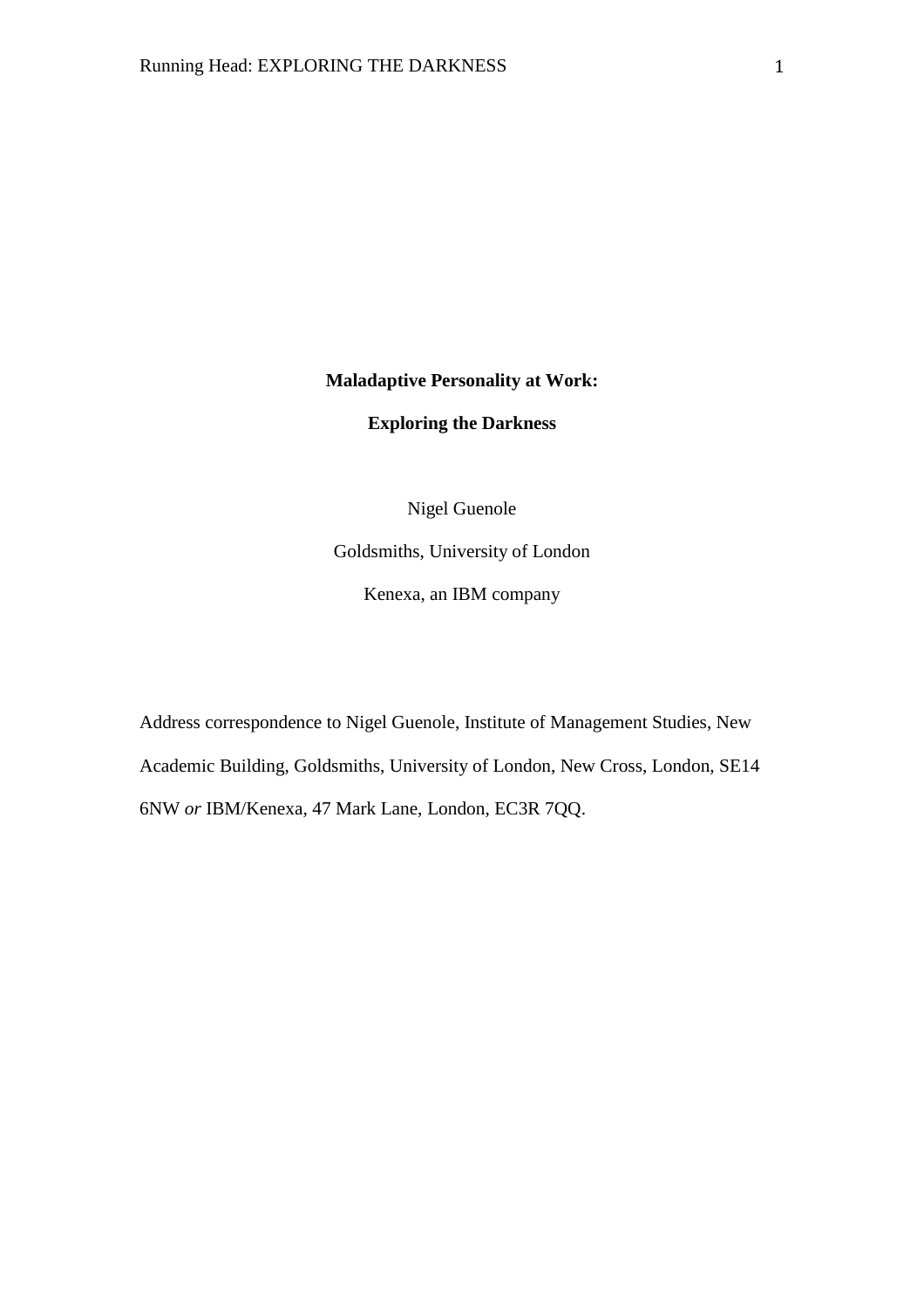### **Abstract**

Important changes in how personality is conceptualized and measured are occurring in clinical psychology. We focus on one aspect of this work that industrial psychologists have been slow to embrace, namely, a new trait model that can be viewed as a maladaptive counterpart to the big five. There is a conspicuous absence of work psychology research emerging on this trait model despite important implications for how we understand personality at work. We discuss objections to the trait model in a work context and offer rejoinders that might make researchers and practitioners consider applying this model in their work. We hope to stimulate discussion of this topic to avoid an unnecessary bifurcation in the conceptualization of maladaptive personality between industrial and clinical settings.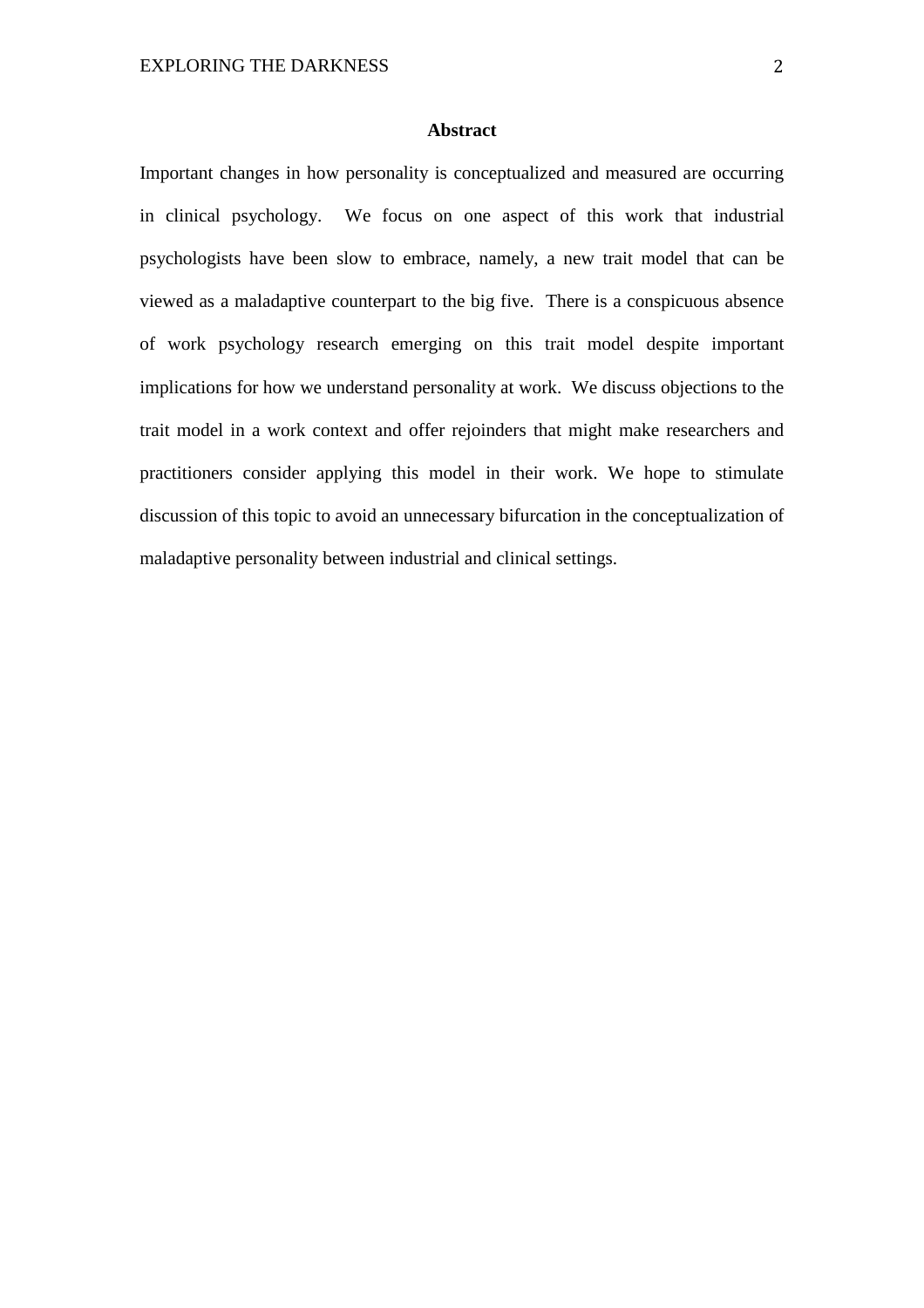#### **Maladaptive Personality at Work:**

### **Exploring the Darkness**

Personality researchers agree on a number of points. There are between three and seven broad primary dimensions of normal personality, the big five plus or minus one or two (Ashton & Lee, 2008, Eysenck, 1991, Goldberg, 1990; Hogan, 1986, McCrae & Costa, 1999). These dimensions can be represented by a higher order structure of fewer dimensions. Digman (1997) showed co-variation between the big five factors of neuroticism, agreeableness and conscientiousness is accounted for by a factor called alpha, while co-variation among the remaining factors of extraversion and openness of the big five is accounted for by a factor called beta. De Young (2010) reviewed psychometric and neuropsychological evidence for a similar higher order factor structure and labeled the factors stability and plasticity. Beneath the primary factors reside two aspects per dimension, and under these sit a yet-to-be-determined number of narrower facets (De Young, Quilty, & Petersen, 2007; Peruguni & Gallucci, 1997). The phenotypic expression of the genetic basis of personality is moderated by environmental factors (Roberts & Jackson, 2008).

Industrial psychologists have focused their research on the implications of personality for the workplace. Meta-analysis has established that personality is a moderately effective predictor of how workers go about their jobs, known as contextual performance (Hough, 1992, Salgado, 2003). Meta-analysis has also demonstrated that certain personality dimensions, if well chosen, are moderate predictors of what workers will do in their jobs, or task performance (Schmidt & Hunter, 1998; Barrick & Mount, 1991). Motivational mechanisms mediate the relationship between personality traits and job performance (Barrick, Stewart, & Piotrowski, 2002). Some dimensions are important to all jobs and the importance of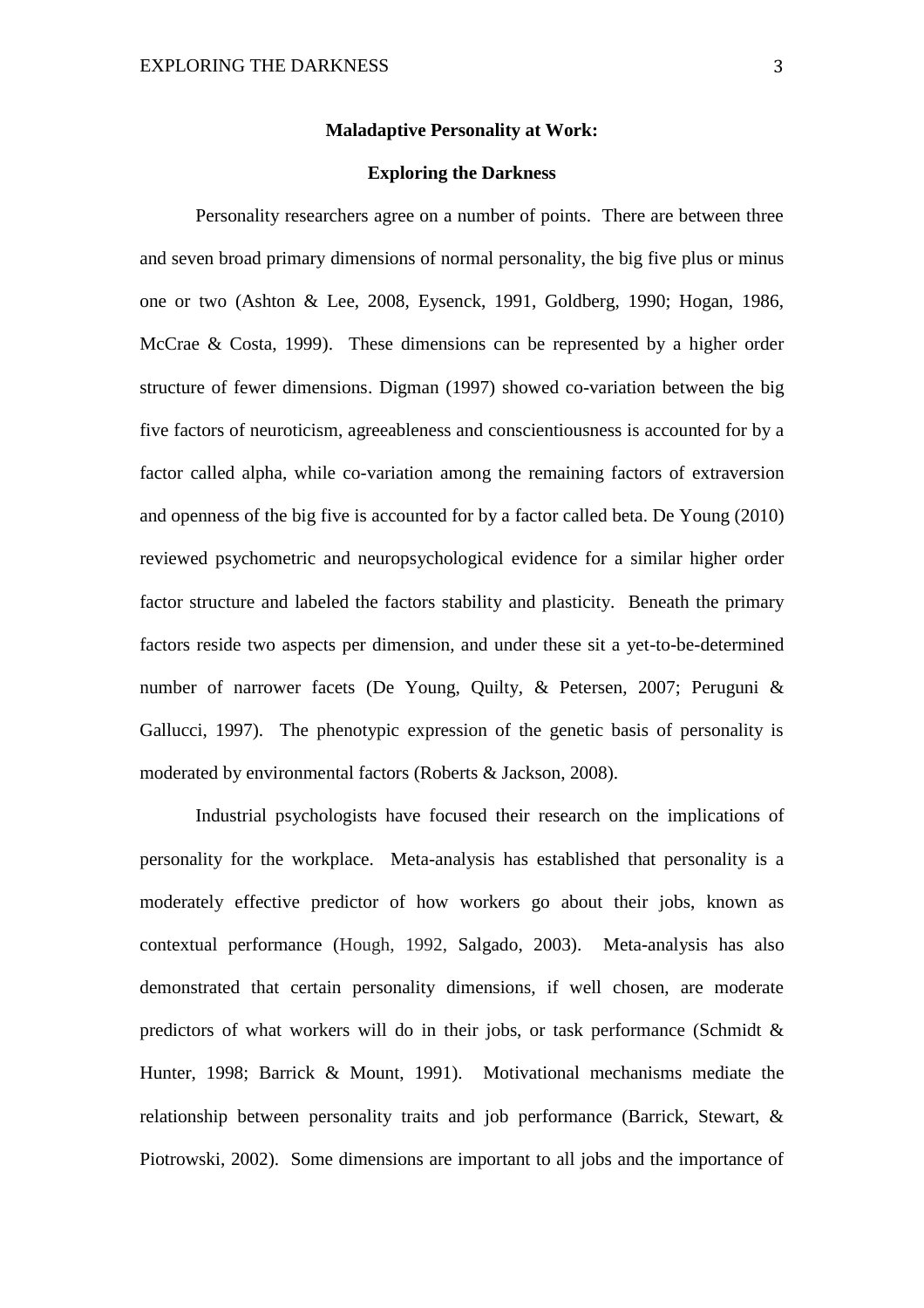others varies by job (Barrick, Mount, & Judge, 2001). For greatest predictive efficacy, the breadth of trait measures should match the breadth of outcome models (Paunonen, 1998). Despite a seemingly sophisticated conception of personality, since the 1990s our understanding of personality at work has only been marginally refined, and incrementally at that. It seems reasonable to say that no major developments have redirected the course of work related personality research as significantly as the integration of the big five taxonomy and the meta-analytic method in the 1990s (e.g. Barrick and Mount, 1991, Salgado, 1997).

In the interim, dramatic changes have occurred in the field of abnormal personality. The essence of the drama is whether personality disorders are categorical 'types' or continuous 'dimensions'. The preponderance of evidence supports a dimensional view (Krueger and Eaton, 2010). Now attention is on what the dimensions underlying personality disorder are and how they relate to models of normal personality (Harkness, Finn, McNulty, and Shields, 2011, Krueger et al., 2011). The American Psychiatric Association (APA) recently refrained from adopting a proposed revision to the Diagnostic and Statistical Manual of Mental Disorders (DSM) IV's categorical approach to disorders that would have seen personality disorders represented, in part, as distinct profiles on a pathological dimensional model (Skodal et al., 2011). The maladaptive trait model will instead be included in a separate section on the diagnosis of personality disorder.

We believe the profiling approach considered during the DSM revision has important implications for understanding personality at work. However, the new trait model, a maladaptive equivalent of the big five, has not yet been embraced by industrial psychologists. Very few publications are emerging on this model in work contexts. In this article we suggest that the field of personality at work is now at a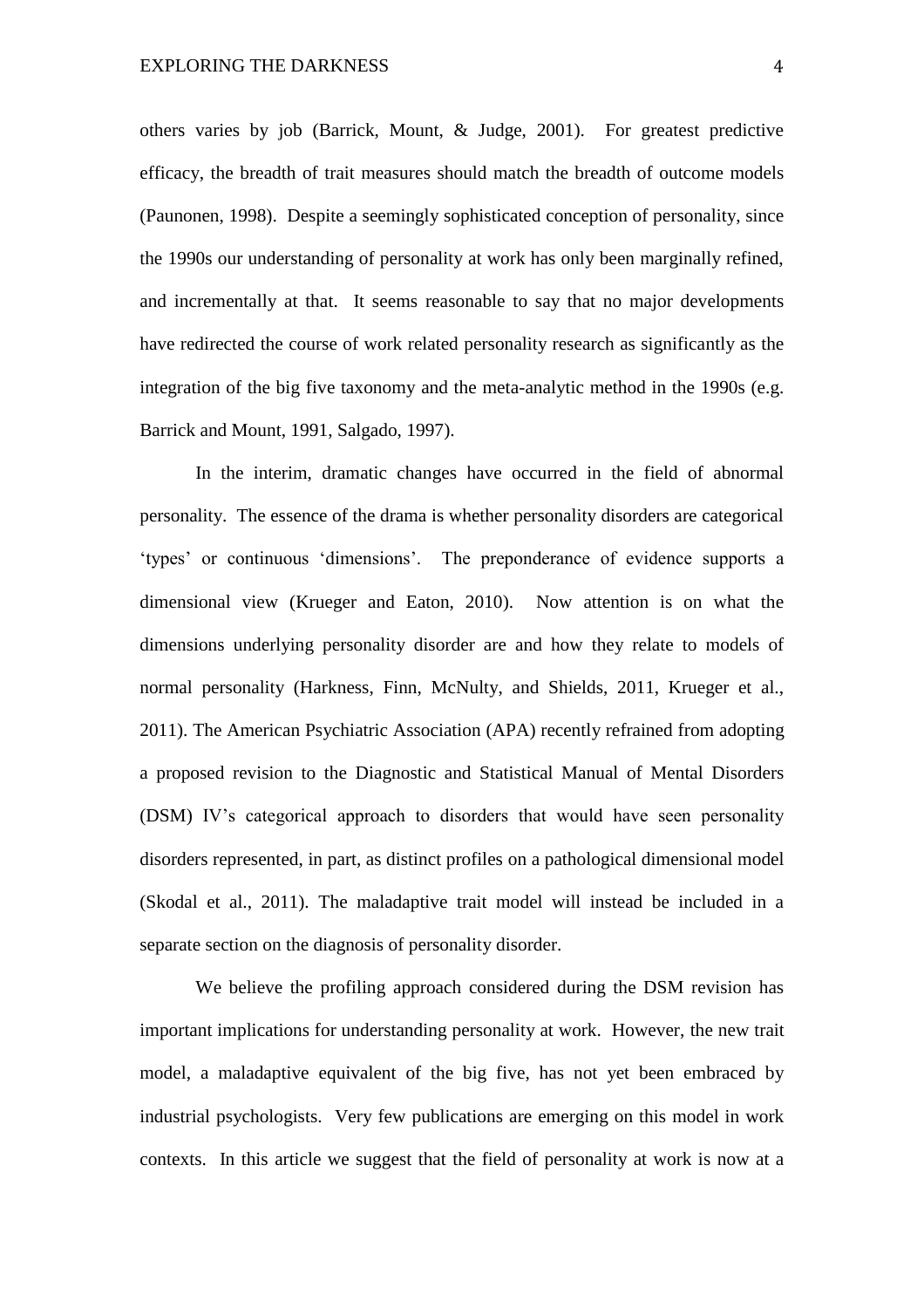point reminiscent of the 1990s where substantive developments in the field of personality are ready to be integrated to advance understanding of personality at work. We wish to stimulate discussion of maladaptive personality traits at work to quicken the introduction of these new ideas into work related personality research, as we believe industrial psychologists need to pay more attention to this important topic.

### **Nomenclature**

Various labels are used in the psychological literature to describe abnormal personality. These include pathological (e.g. Wright et al., 2012), abnormal **(**e.g. Tromp & Koot, 2012**),** deviant (e.g. Howard & McMurran, 2012), and aberrant (e.g. Edmundson et al, 2011). However, rather than assessing personality disorder, we are interested in studying traits that predispose individuals to personality disorder amongst normal working populations. Here we will avoid these terms in lieu of the term 'maladaptive'. While some authors have preferred other of these terms to maladaptive (e.g. Willie, De Fruyt, & De Clercq, 2013) we suggest our use of this term is appropriate given its use to describe the trait model in clinical settings where the model originated. Although the proposed trait model emerged in the context of pathology research, all individuals can be profiled on the underlying model (e.g. O'Connor 2002; Saulsman & Page, 2004; Trull & Durrett, 2005). The term maladaptive is consistent with the notion that a profile on the trait model by itself does not equate to a disorder.

Our use of the term maladaptive further serves to differentiate the new trait model from 'dark side' personality research. In the academic literature the term 'dark side' is sometimes used to refer to models of maladaptive personality based on dimensionalized DSM IV axis II categories (e.g. Hogan & Hogan, 2001). Later we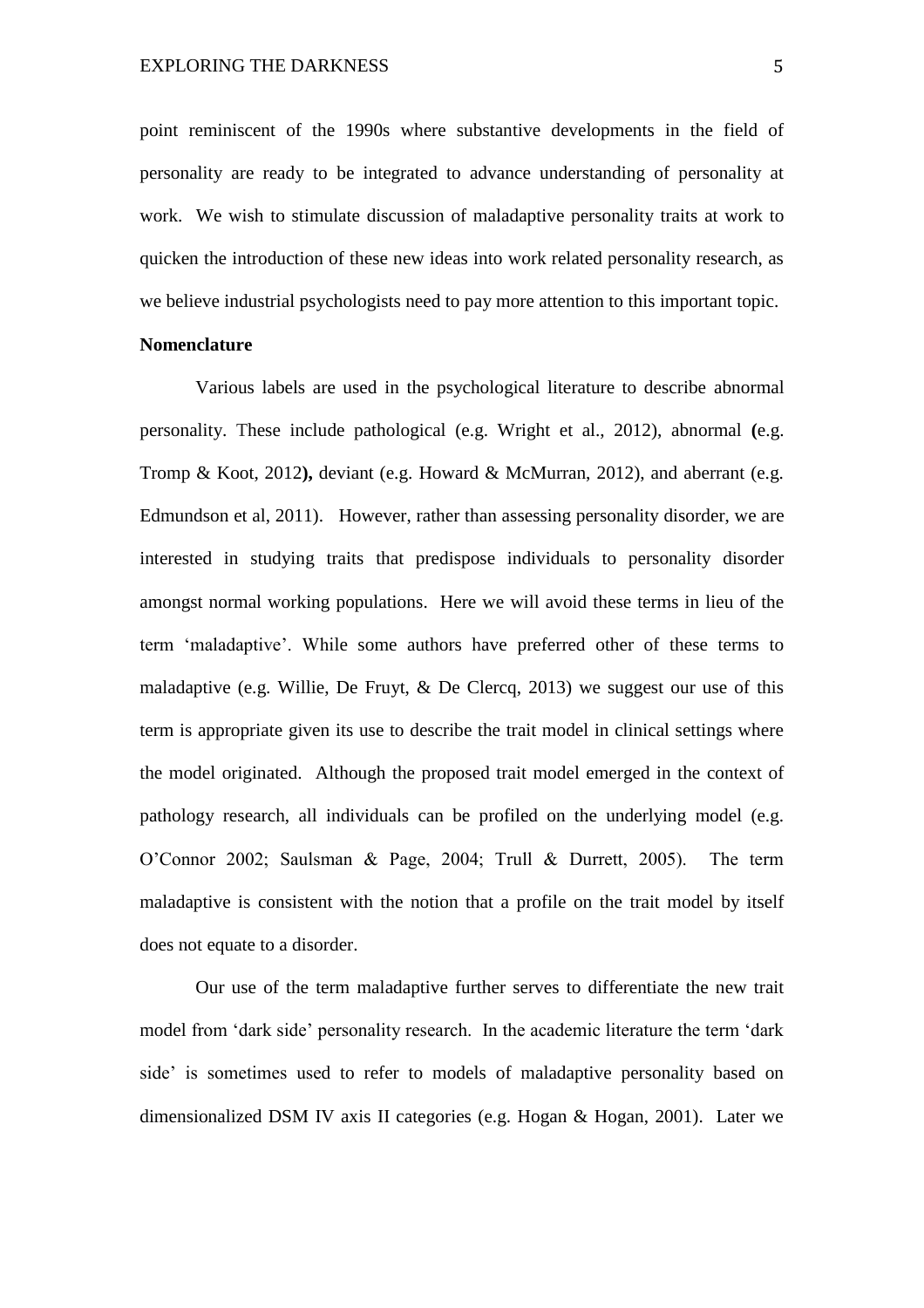explicitly advocate re-conceptualizing maladaptive personality under the recently proposed DSM 5 trait framework.

Finally, research on the dark triad (see Furnham, Richards, & Paulhus, 2013 for a review) refers to a cluster of maladaptive traits including Narcissism, Machiavellianism and Psychoticism. All three traits fall under one factor of the new maladaptive trait model, i.e. Antagonism. We discuss the dark triad research and position it relative to maladaptive personality as operationalized under the DSM5 trait structure in a later section. Here we note that the dark triad represents a subset of facets of the Antagonism factor of maladaptive personality.

### **Previous calls for research into maladaptive personality at work**

De Fruyt and Salgado (2003) said that the fields of individual differences and industrial psychology too often evolve separately, and we agree. They then made a call for more research into maladaptive personality in the workplace. Our prompt differs from theirs in two important ways. First, their article suggested that profiles of disorders on normal personality inventories be used to screen for symptomology for certain functions in specific jobs (e.g. police, firefighter). Their rationale was the low population base rate of disorders, which they reported the APA estimated at 3 percent. We are explicitly suggesting industrial psychologists consider the relevance of maladaptive personality at work across all jobs that job analysis suggests warrants its consideration. Our rationale is that we are not screening for disorder, we are measuring maladaptive personality traits with implications for job performance. Second, De Fruyt and Salgado (2003) did not advocate an overarching framework for the study of maladaptive personality. In this article, we suggest aligning all maladaptive personality research in industrial psychology under the trait framework considered in the recent DSM revision.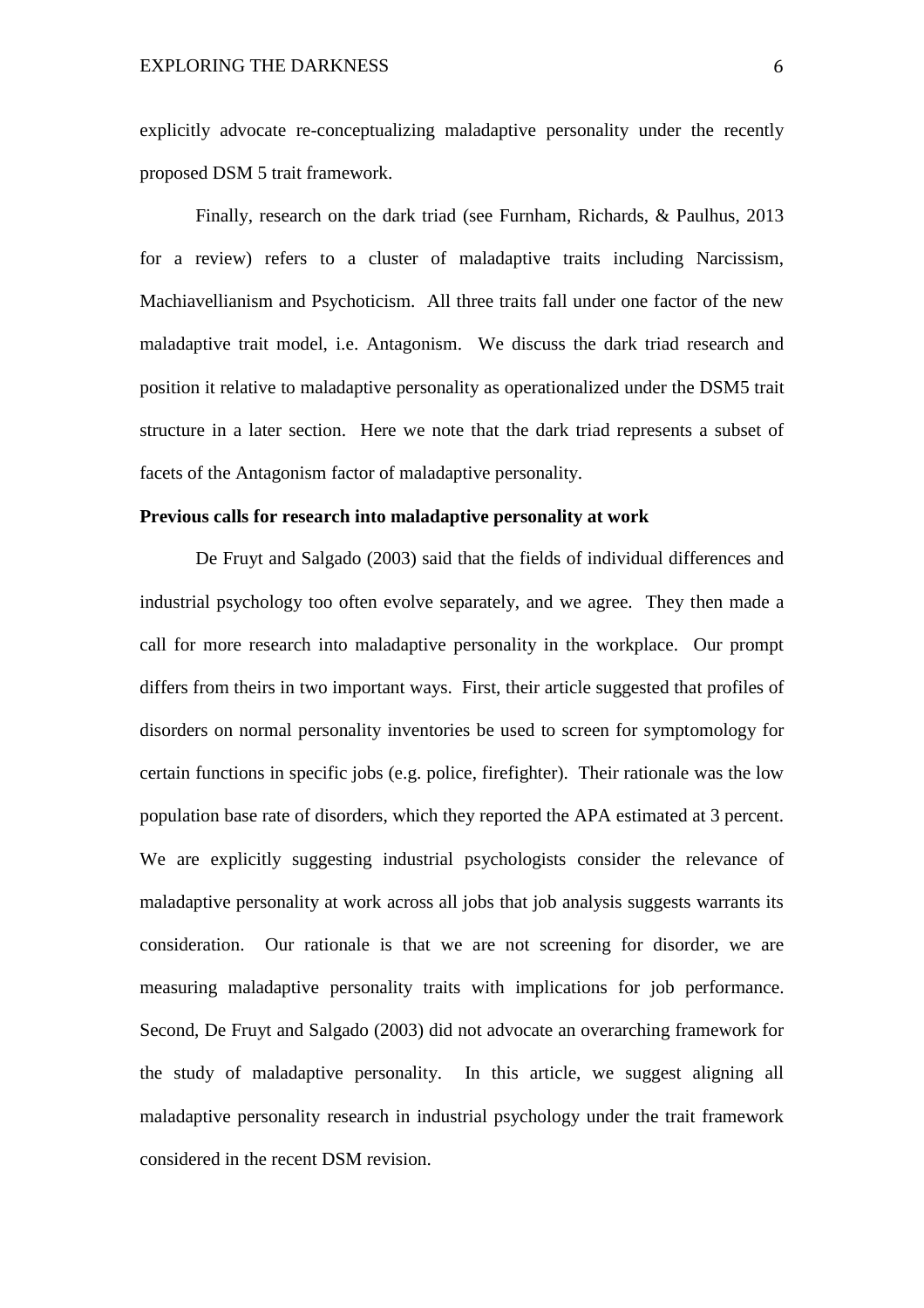### **Paper structure**

The remainder of this paper is structured as follows. First, we offer a discussion of the main elements of the revision to the personality disorder diagnosis considered during the DSM 5 revision. Next, we present the maladaptive trait model itself in more detail, followed by potential objections to using inventories assessing this model at work. Following each potential objection we discuss points that we believe might alleviate these concerns.

## **Changes considered during the DSM revision with relevance to the workplace**

Certain diagnostic criteria for personality disorders under DSM IV, such as the age at which they begin and level of stability, do not adequately differentiate personality disorders from other mental illnesses (Krueger et al., 2007). Dimensional measures of disorder can predict impairment better than their categorical equivalents (Skodol et al., 2005). There is also little evidence suggesting personality disorders are comprised of latent classes that are categorical (Krueger and Eaton, 2010). Factors such as these promoted the APA's consideration of the new profiling approach discussed in this paper.

Practical reasons for considering change also exist. Diagnosing personality disorders by the presence or absence of subsets of the 79 indicators in DSM IV might be more complex than required (Krueger and Eaton, 2010). Instead, the picture that has emerged of disordered personality is one where the symptomology is explainable in part by extreme standing on a core set of maladaptive personality traits (Widiger  $\&$ Simonson, 2005). In response, the APA considered profiling against a pathological trait model that predisposes individuals to personality problems. The trait model the APA considered is the focus of the current article.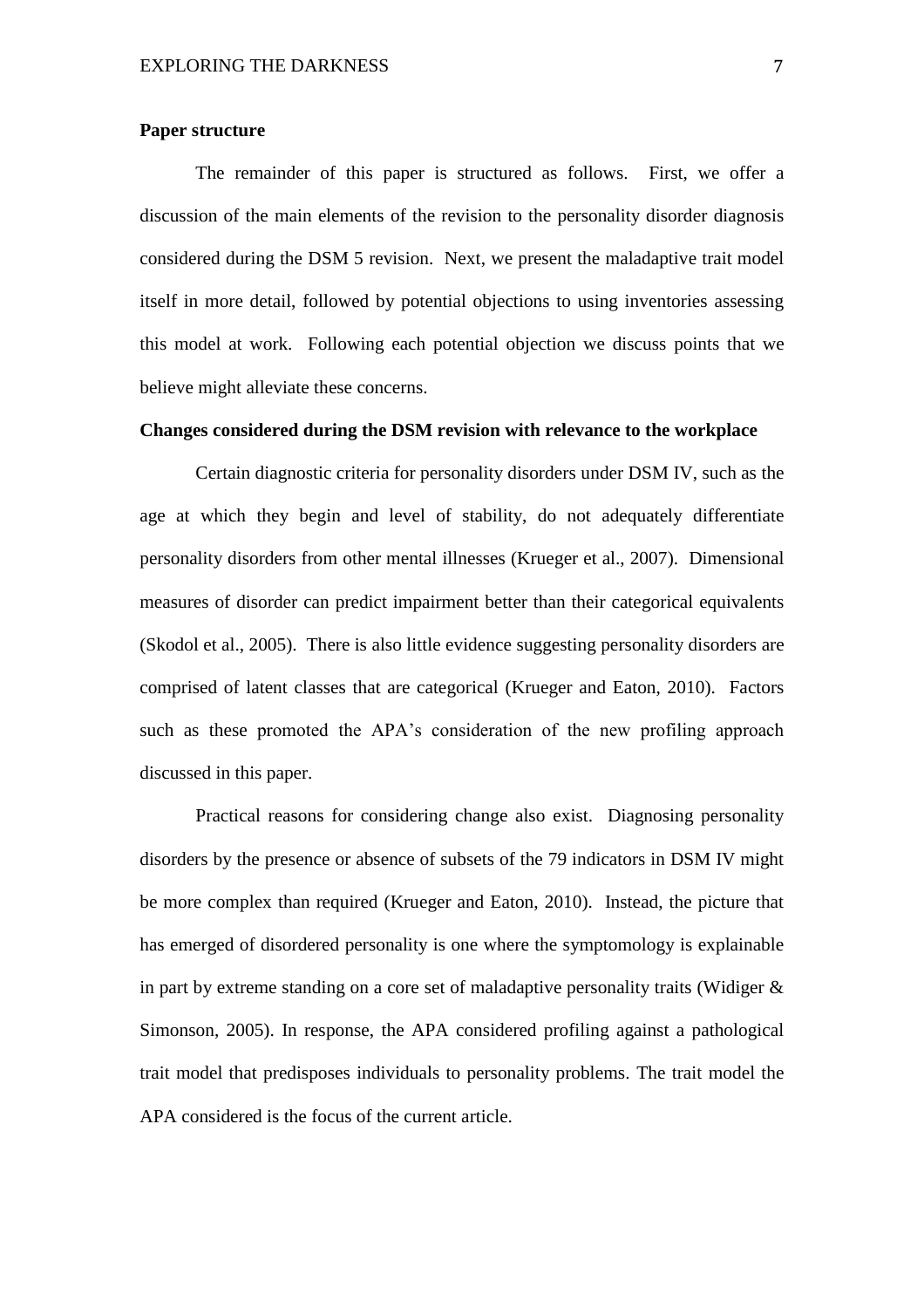### **Evidence for the relevance of maladaptive personality traits at work**

*Syntheses of broad-spectrum work related maladaptive personality research*

For some time researchers have argued that personality measurement has considerably more to offer than the prediction of positive work-related outcomes. Judge and Le Pine (2007) summarized research showing that high standing on measures of aberrant personality could lead to problems at work. Narcissists, for example, overestimate their effectiveness as leaders, task performance and contextual performance, while underestimating counter-productivity (Judge, Le Pine, & Rich, 2006). Impulsivity at work was understudied according to Judge et al., but they speculated impulsive individuals suffered impaired work related reasoning. Trait hostility is linked with coronary heart disease (Miller et al., 1996), conflict (Newton & Kiecolt-Glaser, 1995) and interpersonal aggression (Archer & Webb, 2006). Finally, Judge et al. considered Type-A personality, noting research that suggested it was linked with coronary heart disease (Booth-Kewley & Friedman, 1987; Matthews & Haynes, 1986), job dissatisfaction (Jiang, Yan, & Li., 2004), burnout (Alotaibi, 2003), and poor health (Kirkcaldy, Shephard, & Furnham, 2005).

While indicative of the work relevance of the DSM trait model, the taxonomic framework Judge and Le Pine (2007) used to guide their review was rationally derived and diverges from the DSM 5 model. Given that research has shown that big five validities are generally higher when analyzed using a conceptual framework that is primary (Salgado, 2003), it is likely that syntheses of maladaptive personality research would benefit from being analyzed under the DSM maladaptive trait umbrella. In sum, this line of research suggests that the DSM maladaptive trait model is likely to have important work related implications. We believe that conceptual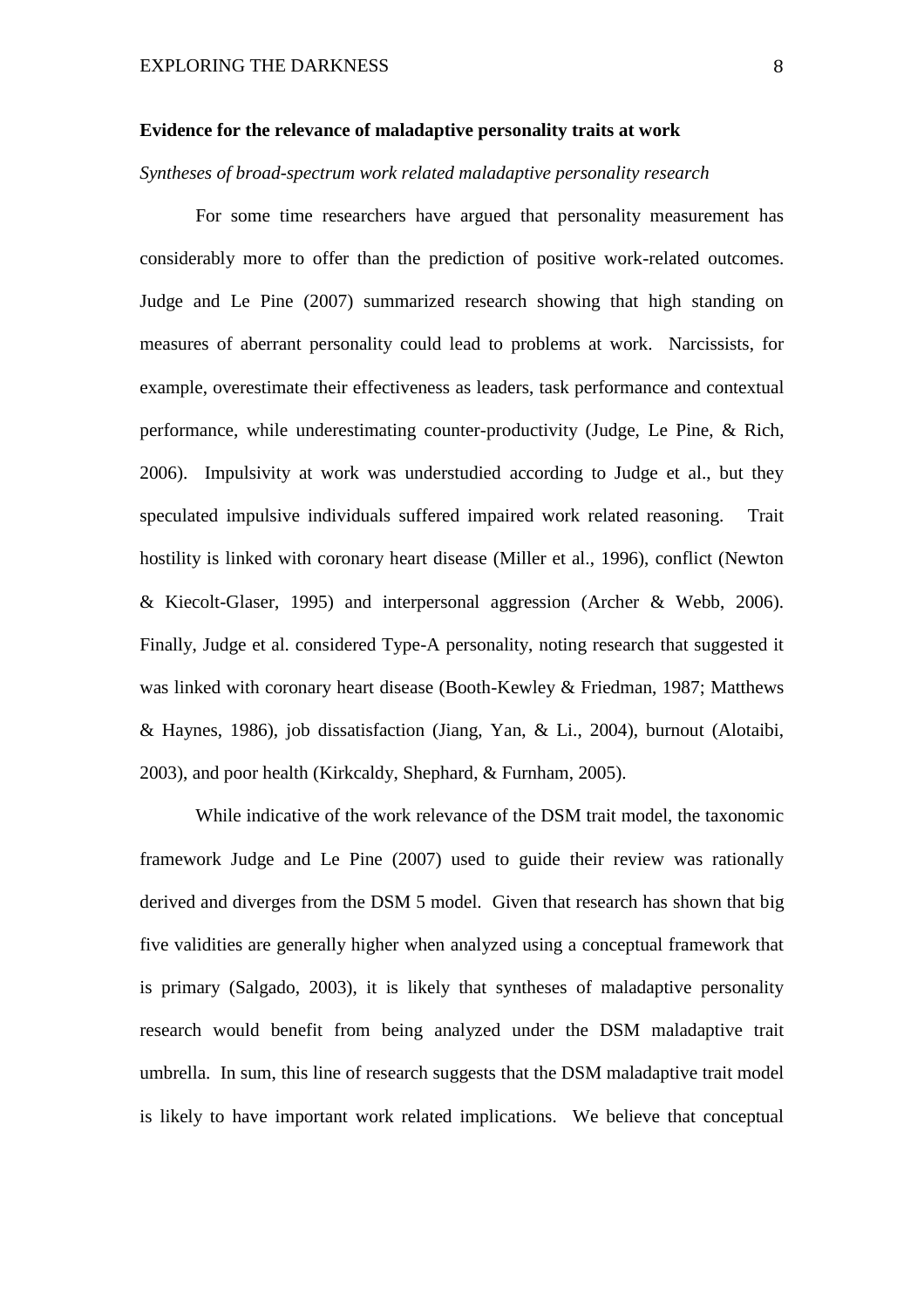EXPLORING THE DARKNESS 9

clarity will come more quickly regarding the role of maladaptive personality at work if researchers nest their research questions under this organizing framework. *Dimensionalized interpretations of DSM IV Axis II categories*

Much of what industrial psychologists know today about maladaptive personality in occupational settings stems from the work of Robert Hogan and colleagues (e.g. Hogan, Hogan, & Kaiser, 2010). In an early and highly cited paper on maladaptive personality at work, Hogan and Hogan (2001) described the rationale for developing the Hogan Development Survey (HDS: Hogan & Hogan, 1997, 2006). The HDS emerged from Hogan's desire to predict managerial incompetence. They offered three reasons for studying incompetence rather than the more common approach of studying effectiveness. First, while there is often disagreement on who is competent, they suggested that there was rarely disagreement on who in an organization was incompetent. Second, Hogan and Hogan argued the base rate of incompetence is high. Finally, they suggested there was a moral imperative to mitigate managerial incompetence.

Hogan and Hogan (2001) reviewed early work by Bentz (1985), McCall and Lombardo (1988) and Leslie and Van Velsor (1996). Their review suggested an eleven-dimension taxonomy of 'dysfunctional dispositions' (p40). This taxonomy showed a very strong resemblance to the DSM IV axis II personality disorders. They then presented psychometric properties based on analyses of a data set of over 10,000 responses. These analyses suggested the eleven HDS dimensions can be grouped into three themes first identified by Horney (1950): moving toward people, moving away from people, and moving against people. Along with follower and situational characteristics, later work would position these eleven HDS dimensions as part of a 'toxic triangle' that leads to destructive leadership (Padilla, Hogan, & Kaiser, 2007).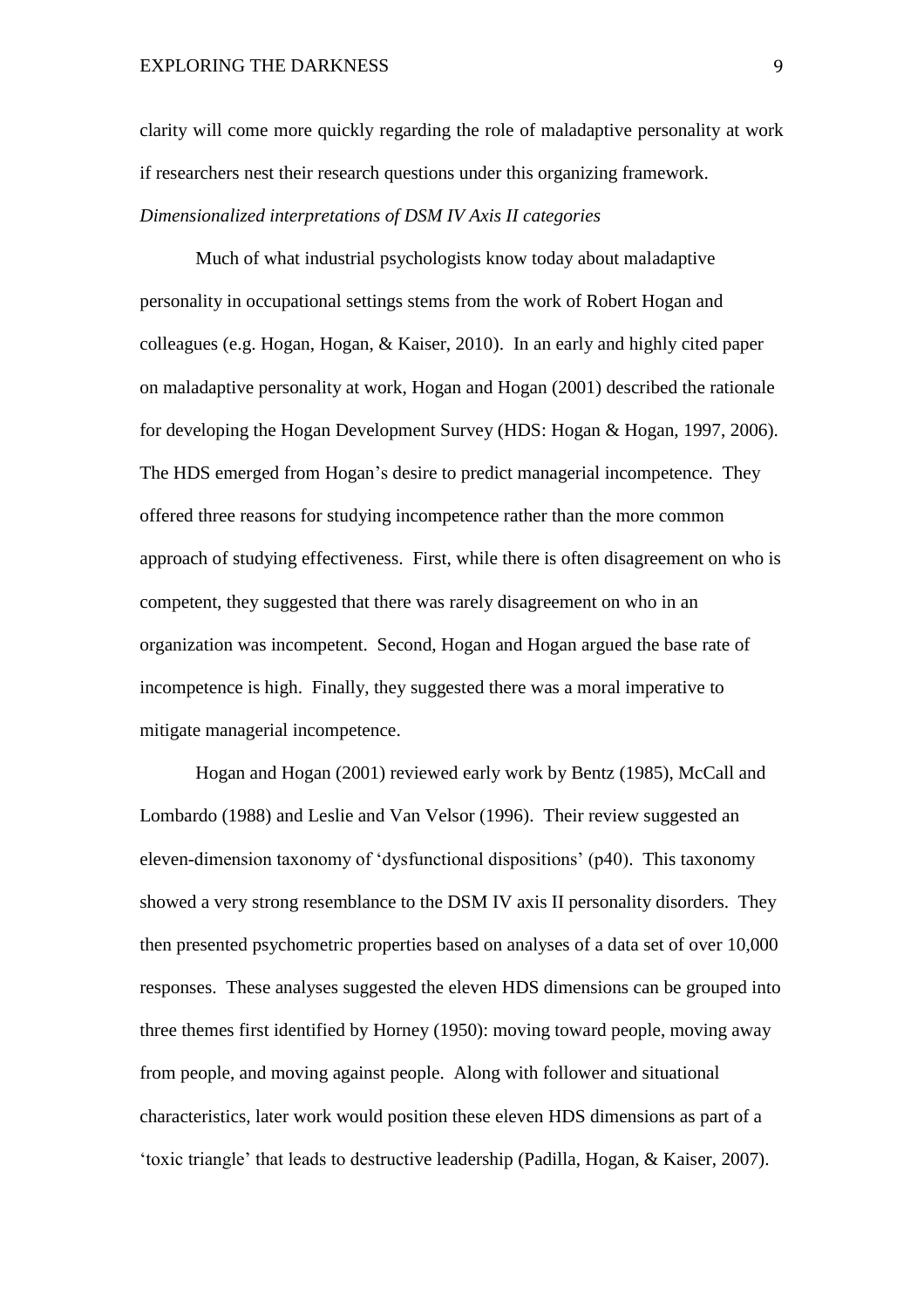In sum, Hogan's pioneering work on maladaptive personality at work has led to a stream of research on dimensionalized DSM IV Axis II traits that predispose managers to incompetence. This work has established some maladaptive constructs have negative implications for managerial derailment (Hogan, Raskin, & Fanzini, 1990), leadership (Hogan & Hogan, 2001), and productivity (Moscoso & Salgado, 2005). Some research in this vein has also supported positive outcomes for these constructs (Furnham, Hyde, & Trickey, 2012). But perhaps the most common industrial psychology application of the HDS traits is in managerial coaching. For example, a recent paper by De Fruyt, Willie, and Furnham (2013) discussed the development of cut-off scores that would flag risks for various work contexts that might be addressed by coaching. They estimated that up to one quarter of all managers 'qualified' as at risk for one problematic behavioral tendency.

Dimensional representations of DSM IV characteristics can be considered emerging or compound trait measures, because they are underpinned by two or more personality traits that are more fundamental in nature. A consequence of assessing a compound trait is that we do not know whether a given individual's composition on the trait is due to equal standing on the contributing traits or different standing on the contributing traits. This is not a trivial issue, because there may be situations where one of the traits is important and another is not. In other words, measuring the compound trait does not allow us to reduce a profile to its constituent elements. The research energy today is toward unpacking these tendencies to disorder into their primary attributes to better understand the phenomena (Widiger, Lynam, Miller, & Oltmanns, 2013). To summarize, the dimensionalized DSM IV research tradition suggests a broad taxonomic model of disordered personality traits could have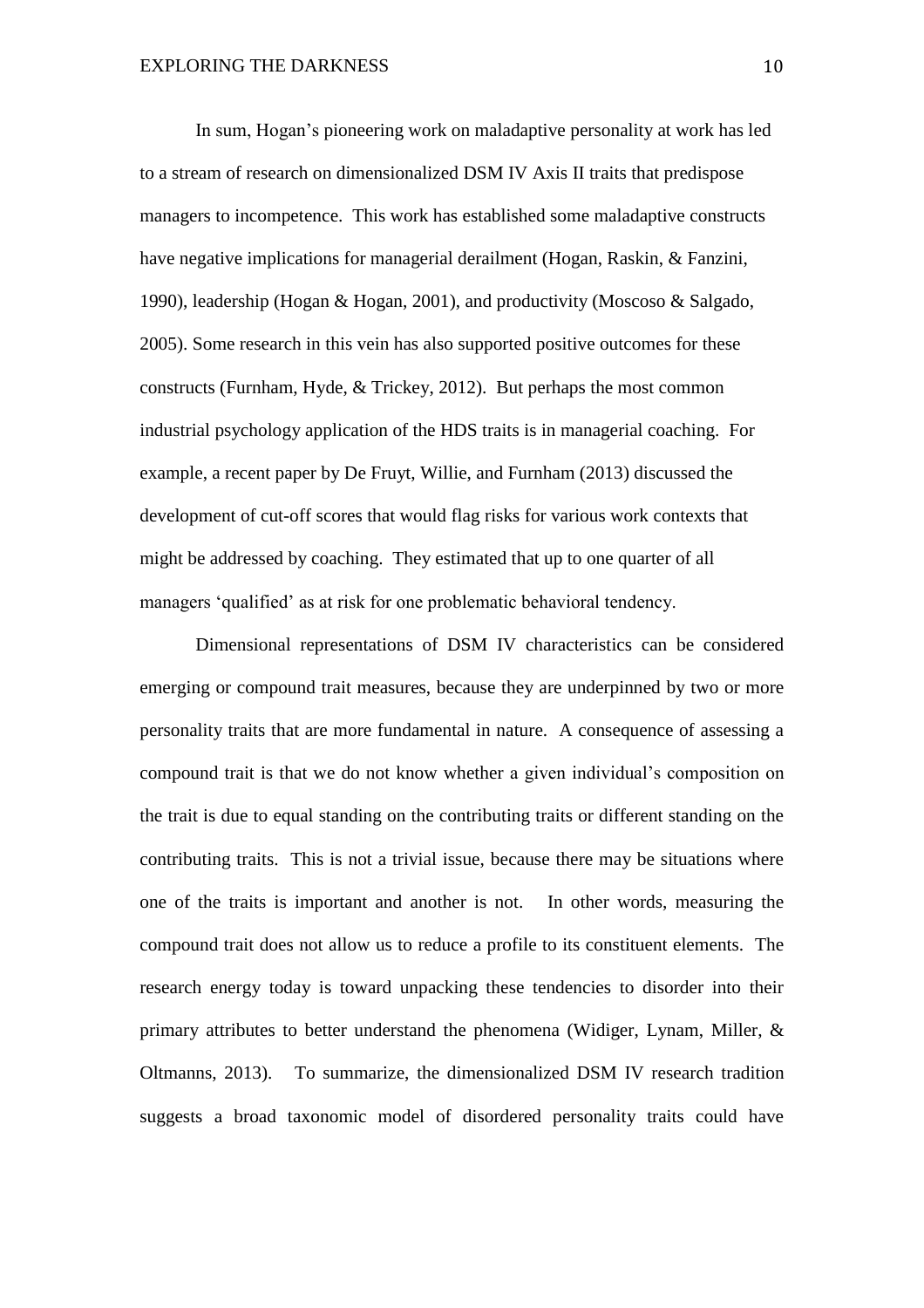application in occupational settings, but a model focusing on the primary traits seems preferable to one focusing on blends of primary traits.

*Research into aberrant profiles on normal inventories*

Some researchers have investigated profiles indicative of aberrance based on normal personality inventories (e.g., De Fruyt et al., 2009). In one recent instance of this approach Willie, De Fruyt, and De Clerq (2013) used the five-factor model compound technique to derive disordered profiles from normal personality questionnaires. The five factor compound technique essentially involves the computation of linear composites of five factor facets that are related to specific personality disorders. Willie et al. noted that this approach performs as well as more complex prototype matching, i.e., examining the similarity between assessee profiles and subject matter expert's views of disorders in terms of FFM scales.

The profiles Willie et al. (2009) considered corresponded to those expected to be represented in the DSM 5 (i.e. Antisocial, Narcissistic, Borderline, Schizotypal, Obsessive-compulsive, and Avoidant). Results suggested that these aberrant profiles predicted career success, and that the aberrant compounds explained incremental variance over FFM scales. This line of work comes closest to our suggestion to adopt the maladaptive trait model. However, its basis in the big five skirts the issue of adopting the maladaptive trait model and all the benefits that a primary framework affords. Because the content of big five and maladaptive trait inventories are not the same, big five based profiles will not be the same as maladaptive trait profiles.

# *Research into narrow aspects of maladaptive personality*

Another stream of research into maladaptive personality at work focuses on narrow aspects of the spectrum of problematic personality traits, for example, measures of the Dark Triad, i.e. Psychoticism, Narcissism, and Machiavellianism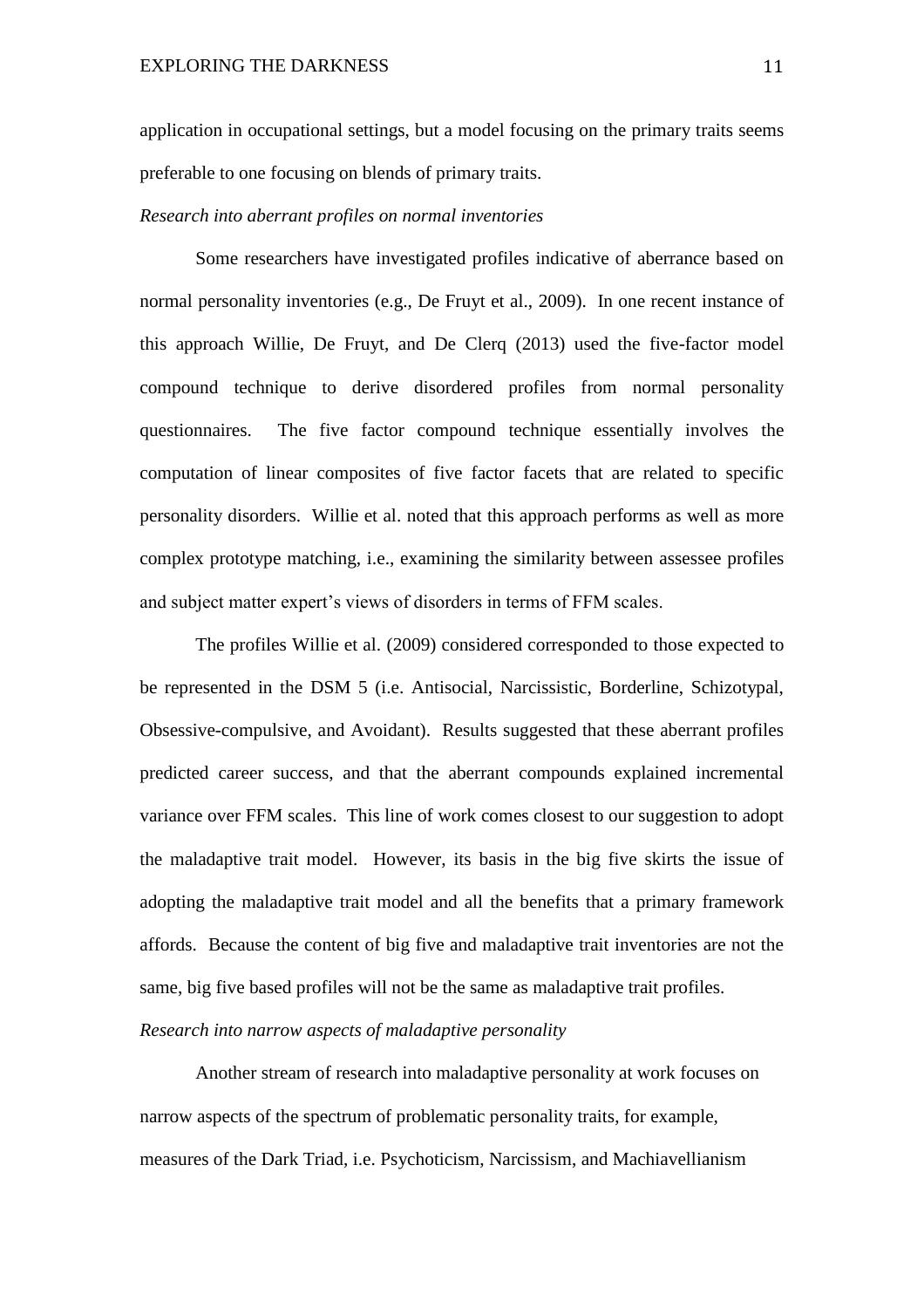(Paulhus & Williams, 2002). Wu and Le Bretton (2011) conducted a conceptual review of dark triad. They stated that despite an earlier hint from Rolland and De Fruyt (2003) that dark triad traits might predict counterproductive behavior, considerably more was known about big five links with counterproductive behavior. Wu and Le Bretton reviewed the literature before setting a series of research questions for further investigation.

Empirical studies of narrow aspects of the maladaptive model have shown there is good reason for expecting the new trait model to be relevant in occupational settings. A meta-analysis by O'Boyle, Forsyth, Banks, and McDaniel (2012) found that all three dark triad components were related to counter-productivity, and that Machiavellianism and Psychoticism were related to job performance. A case might be made that one or other of the dark triad traits are more relevant to the work place, and indeed some researchers have focused on the impact of a single element of the dark triad, e.g. Psychoticism (Babiak & Hare, 2007) or Narcissism (Campbell, Hoffman, Campbell, & Marchiso, 2011; Resick, Whitman, Weingarden, & Hiller, 2009). However, all aspects of the Dark Triad fall under the Antagonism factor of the new trait model. Studying narrow aspects of maladaptive personality does not offer the promise of a complete understanding of maladaptive personality at work. For this, broader taxonomic frameworks need to be adopted to frame our research endeavors.

*Summary.* We contend that researchers need to move beyond using DSM IV based measures and studying narrow aspects of maladaptive personality. The problem with these approaches is that the former is imprecise and the latter is incomplete. Future quantitative and qualitative summaries should also be organized according to the maladaptive trait framework because it affords greater conceptual clarity regarding what is measured and the likelihood of stronger relations with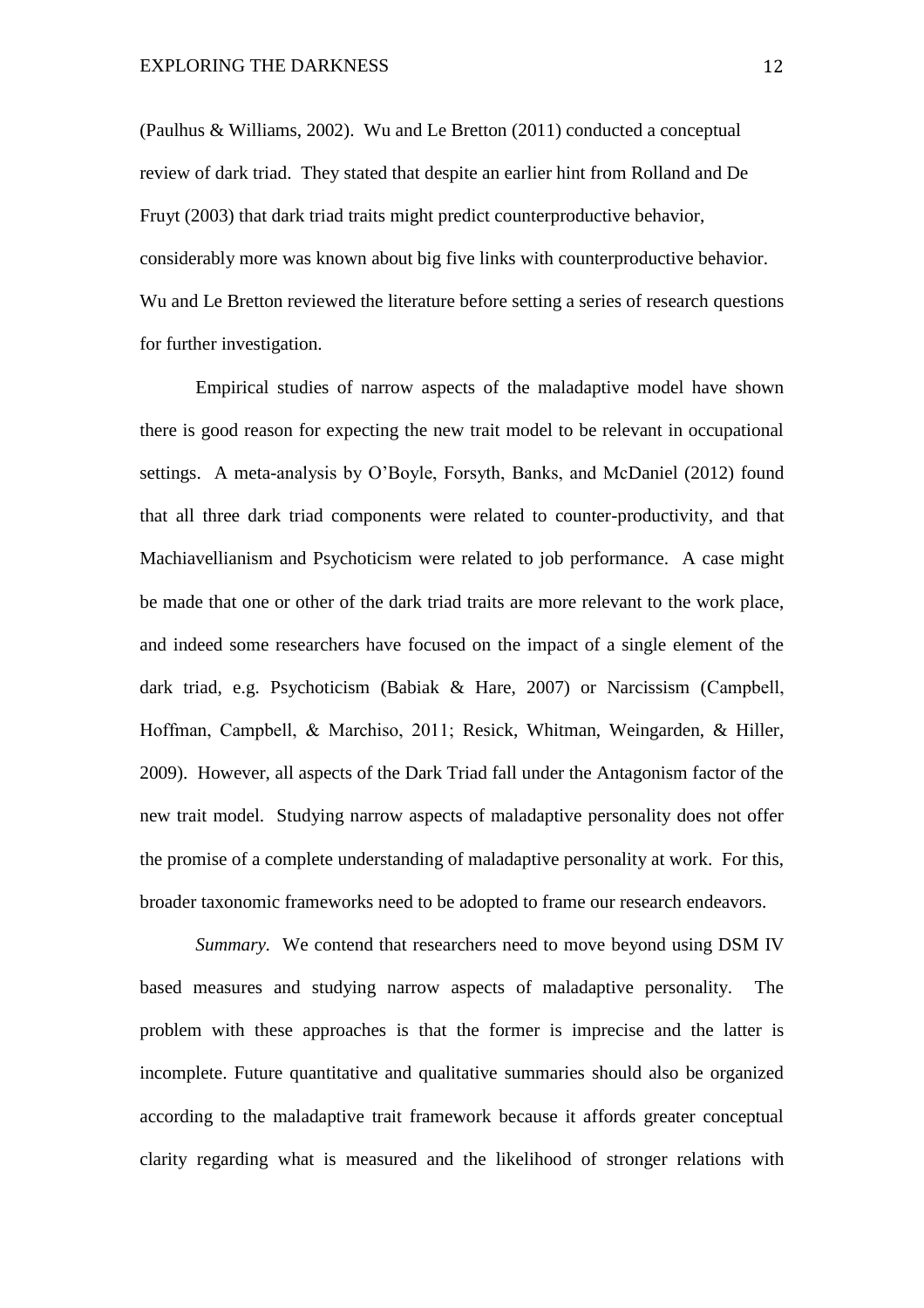important performance criteria. We suggest that a solution is to research maladaptive personality under the trait framework considered during the DSM 5 revision.

# **The proposed DSM 5 maladaptive trait model**

The initial DSM-5 trait model proposed was rationally derived and comprised of 6 domain level traits (Skodol et al., 2011, p37): *Negative Emotionality*: 'Experiences a wide range of negative emotions (e.g. anxiety, depression, guilt/shame, worry etc.), and the behavioral and interpersonal manifestations of those experiences'. *Detachment*: 'Withdrawal from other people, ranging from intimate relationships to the world at large; restricted affective experience and expression; limited hedonic capacity'. *Antagonism*: Exhibits diverse manifestations of antipathy toward others, and a correspondingly exaggerated sense of self-importance. *Disinhibition*: Diverse manifestations of being present (vs. future- or past-) oriented, so that behavior is driven by current internal and external stimuli, rather than by past learning and consideration of future consequences'. *Compulsivity*: 'The tendency to think and act according to a narrowly defined and unchanging ideal, and the expectation that this ideal should be adhered to by everyone. *Psychoticism*: 'Exhibits a range of odd or unusual behaviors and cognitions, including both process (e.g. perception) and content e.g. beliefs). Subsequent research supported a five-trait domain structure where Compulsivity is seen as the opposite pole of Disinhibition (e.g. Krueger et al., 2011).

### *Provenance of the DSM trait model*

The domain trait model bears similarities to measures of well-established traits predisposing individuals to disordered personality. These research programs are reviewed in detail by Krueger et al. (2011) models include: the Dimensional Assessment of Personality Pathology (DAPP: Livesly, 2001), the Schedule for Non-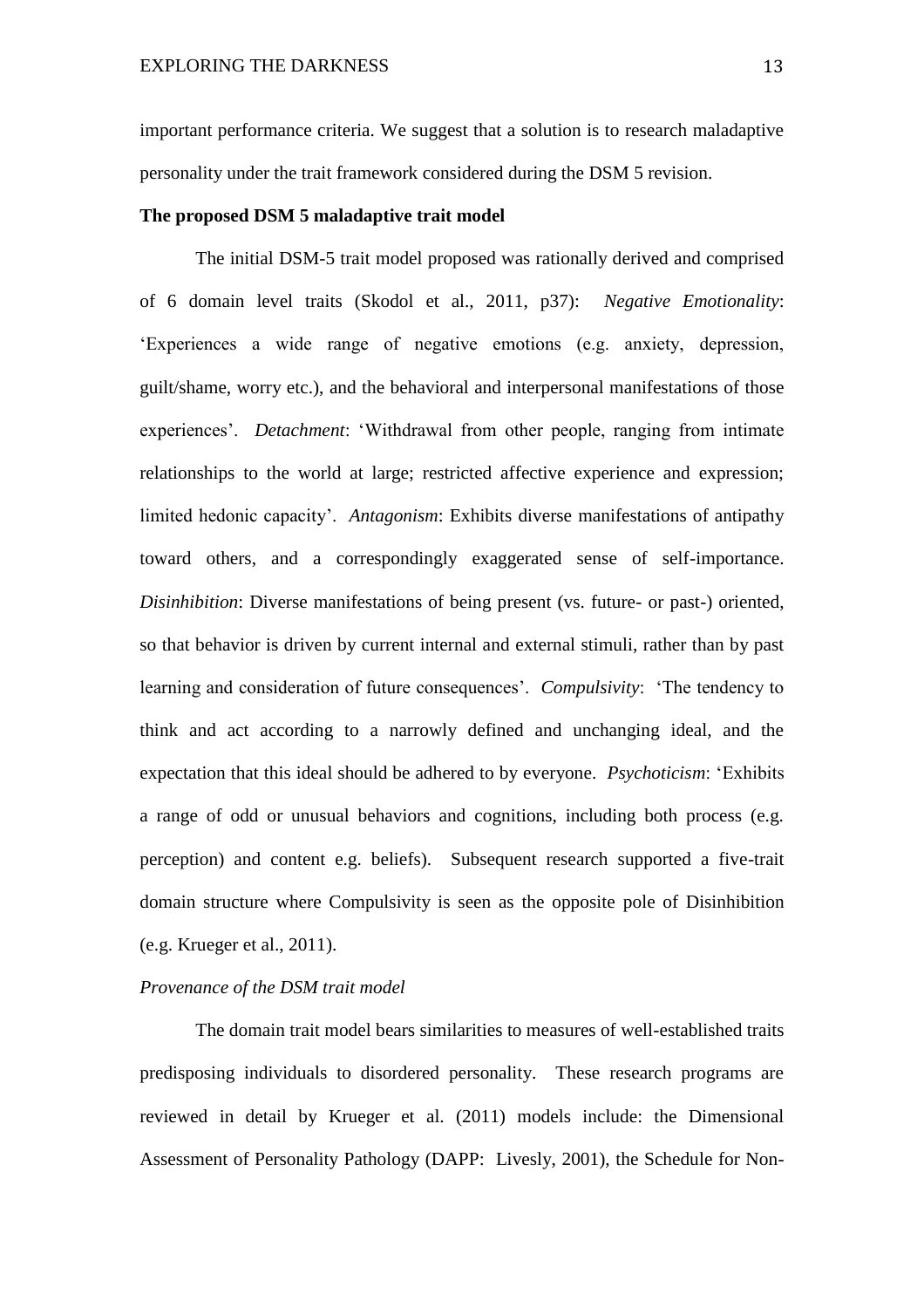### EXPLORING THE DARKNESS 14

Adaptive and Adaptive Personality (SNAP: Clark, 1993) the Personality Psychopathology-Five (PSY-5: Harkness, 1992); the Dimensional Personality Symptom Item Pool (DIPSI: De Clerq, De Fruyt, Van Leeuwen, and Mervielde, 2006), the Millon Clinical Multiaxial Inventory III (MCMI-III: Millon, 1996) and the Shedler-Western Assessment Procedure (SWAP: Shedler and Western, 2007).

Four of the trait domains in the new trait model, Negative Emotionality, Detachment, Antagonism and Disinhibition are widely regarded to be maladaptive variations of the Big Five in normal populations. The adaptive variants of these, respectively, are Neuroticism, Extraversion, Agreeableness and Conscientiousness (Widiger & Simonsen, 2005). Clark and Krueger (2012) noted that the Openness in normal populations appears to have limited relevance for personality disorder. They also said Compulsivity is included as it underlies Obsessive Compulsive disorder and is not well captured by the maladaptive variants of the Big Five; and Psychoticism because as it underpins Schizotypal personality disorder, which is also not well captured by the maladaptive variants of the Big Five.

Less is known about the trait facet structure of pathological personality (Krueger et al. 2011), partly because factor analysis extracts factors accounting for the most shared variance amongst variables, and these are generally domains (Krueger et al., 2007). At the facet level, the rationally derived model was comprised of 37 trait facets, whereas empirical analyses supported a 25 facet-structure (Wright et al., 2012; Krueger et al. 2011).

# **Important considerations in the assessment of maladaptive personality at work**

Industrial psychologists have been slow to examine the taxonomic model considered during the DSM revision. They have even been slow to study the models on which the proposed maladaptive traits are based, despite a robust stream of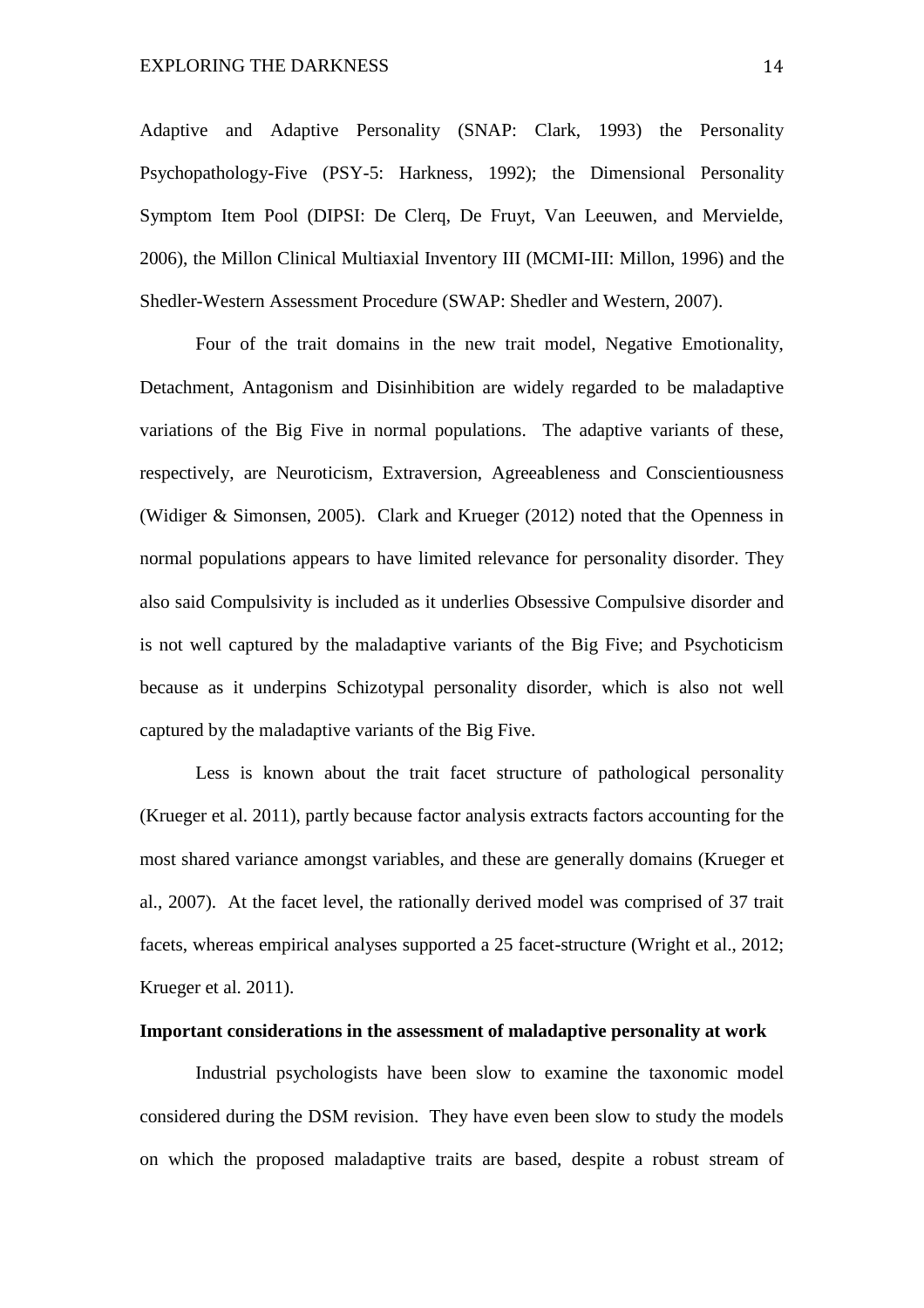evidence on their origins (Krueger et al, 2011, or Widiger and Simonsen, 2005). There are likely to be a number of reasons for this state of affairs. Here we discuss what some of the barriers might be, and present counterarguments that we believe might stimulate further consideration of the maladaptive trait model amongst academics and practitioners.

The barriers that we discuss here include i) concerns that use of maladaptive inventories might infringe rights protected by law, ii) social responsibility concerns regarding inadvertent and unnecessary exclusion of candidates with mental health problems from the work place, iii) a belief that the new taxonomic model of personality pathology is redundant if measures of the big –five are already used in assessment and would therefore have no incremental validity, iv) concerns that personality tests show low validities generally and are not predictive of performance, and v) concern that faking is too much of a concern with maladaptive inventories.

### *Legal concerns*

One reason for industrial psychologists' slow adoption of the trait model might be concern about whether assessing these traits infringes workers' rights covered by legislation, for example, the Americans with Disabilities Act of 1990 in the United States, or the Disability Discrimination Act of 1995 in the United Kingdom. Mental ill health is one form of disability typically covered by such legislation. For example, the ADA states that qualified individuals with disabilities cannot be discriminated against on the basis of their disability if they can perform the essential functions of the job either with our without accommodation.

Klimoski and Palmer (1993) stated that ADA has two major requirements in relation to testing, and these are relevant to the present discussion: 'first, a test that screens out or tends to screen out an individual with a disability must be job related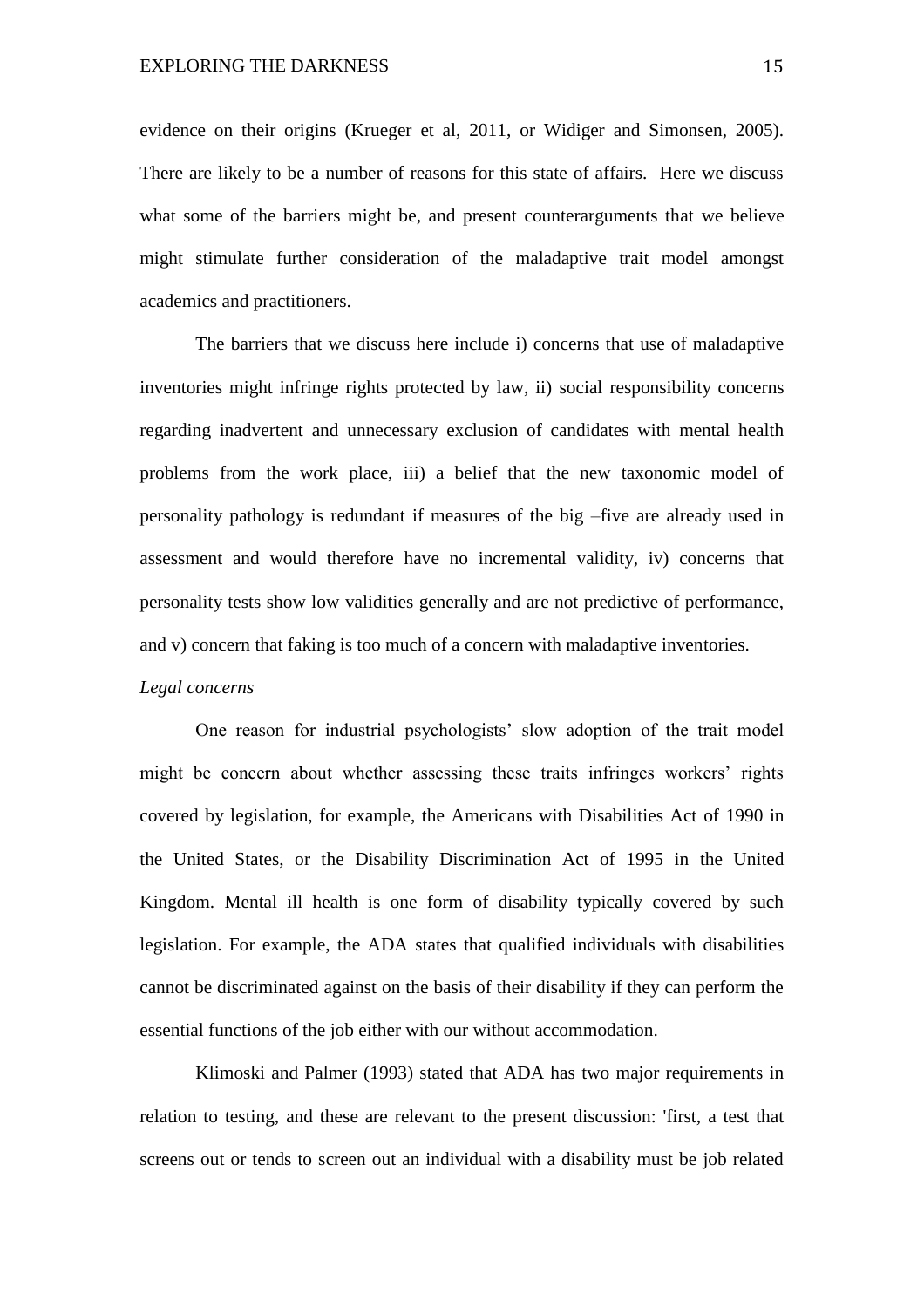and consistent with business necessity' (p18) and second, 'tests must reflect the skills and aptitudes of an individual with a disability rather than impaired sensory, manual or speaking skills, unless those are job related skills the test is designed to measure' (p18). The essence of their case is that purpose matters: personality tests designed to be job related and predictive of performance are okay, diagnostic tests designed to indicate disorder and form the basis of treatment plans are not.

More recently, Coella and Bruyere (2010) noted that the Seventh Circuit Court of Appeals ruled in Karakker et al. versus Rent-a-Center, Inc. (2005) that the Minnesota Multiphasic Personality Inventory (MMPI) could not be used in personnel selection unless the 'job relatedness or business necessity' of the instrument could be demonstrated. This is because the MMPI can be considered a pre-employment medical exam, and such exams are prohibited under ADA.

*Disorder is more than a trait profile*. A personality disorder diagnosis under DSM 5 trait model approach has more components than simply elevated standing on any subset of the contributing traits. The significance of this point is made very clearly by Wright (2011) who stated: 'Rarely if ever are individuals with a certain trait or profile of traits found, and then subsequently diagnosed. What this leaves us with is the knowledge of what traits might be elevated if a person possesses a diagnosis, but not the reverse. It is not the case that in the population each individual with a given trait profile possesses the same PD diagnosis, or any diagnosis at all for that matter' (p374). We posit here that because a profile on the maladaptive trait model in and of itself is not typically sufficient to be disordered under the APA proposal, measures of maladaptive variants of the big five should not be considered medical tests in pre-employment settings.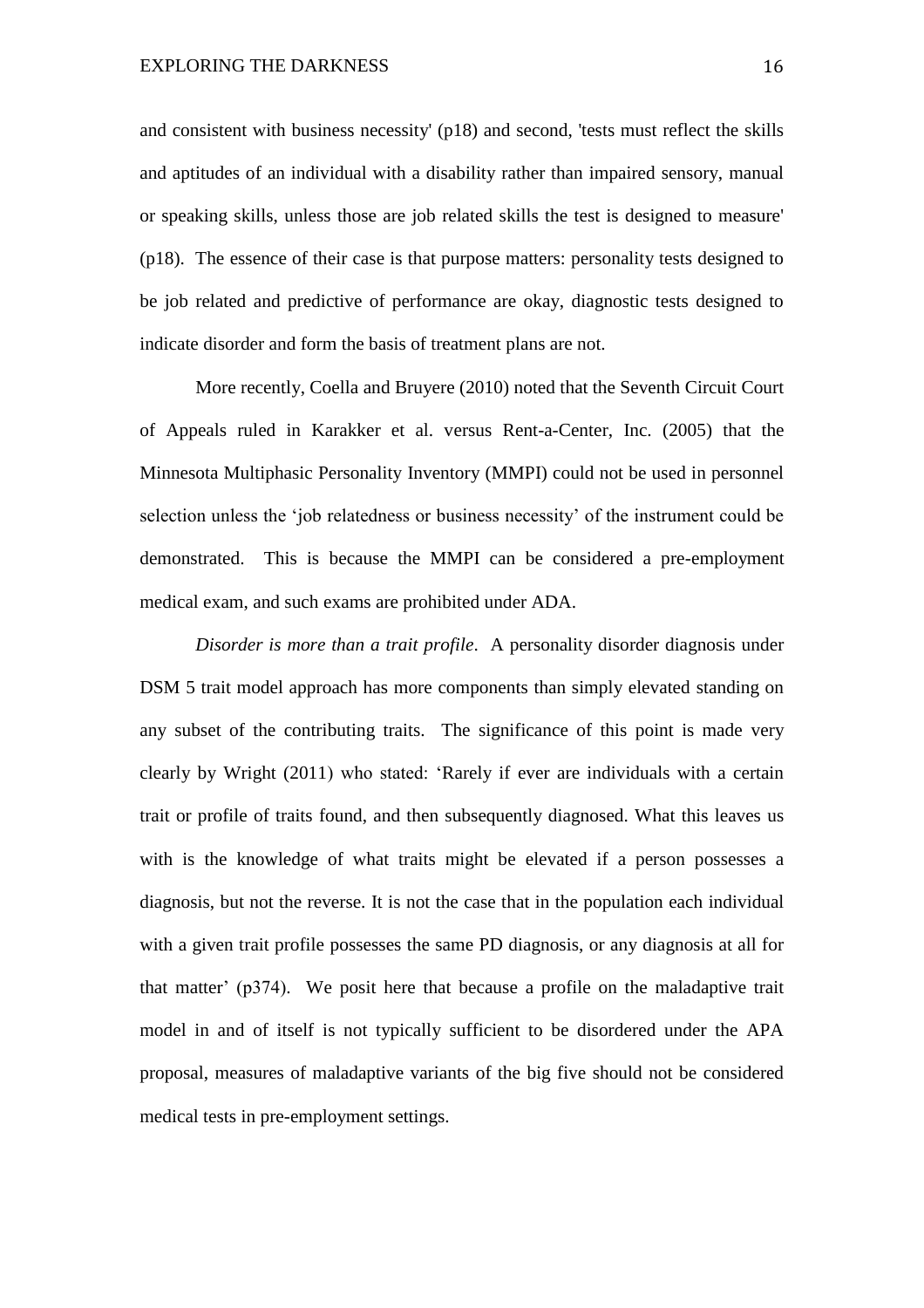*Maladaptive items differ from diagnostic test items*. Items measuring the maladaptive trait model have high relevance to the workplace, and can be contrasted with tests used in the diagnosis of disorder. A sample item for the irresponsibility facet of the Disinhibition factor, for example, might be 'I break agreements'. Clearly its endorsement should give rise to concern in the mind of employers. This item and others like it might be contrasted with items in clinical tests that are not appropriate for the work place. Take, for example, the much-maligned Rorschach which metaanalytic evidence from Mihura, Meyer, Dumitascu, and Bombel (2012) showed has validity for certain clinical applications. Mihura et al. noted that a possible response to a Rorschach inkblot indicative of psychosis might be 'It's a Jesus head with smoke coming out of the eyes. The smoke is a sign that he's judging me. It's scary' (p6). We suggest that the content of the items in any inventory and the content of respondents be closely examined in making judgments of the work relatedness of maladaptive measures.

*Essential functions.* This could still leave industrial psychologists needing a way to determine whether maladaptive tests are job related. Industrial psychologists have in fact for many decades been operating in an environment where job relatedness must be shown before using cognitive ability tests, a selection technique known to result in impact against groups covered by the Civil Rights Act (1964). As with cognitive ability, job analysis is the primary way organizations can show whether tests are job related (Mitchell, Alliger, & Morfopolous, 1997). A key concern with the notion of job relatedness is the degree to which the definition of essential functions includes contextual performance, as contextual performance is arguably what maladaptive traits are most likely to predict. In their review of a sample of case law, Haimann, Gilmore and Emmer (2013) considered over 200 cases and concluded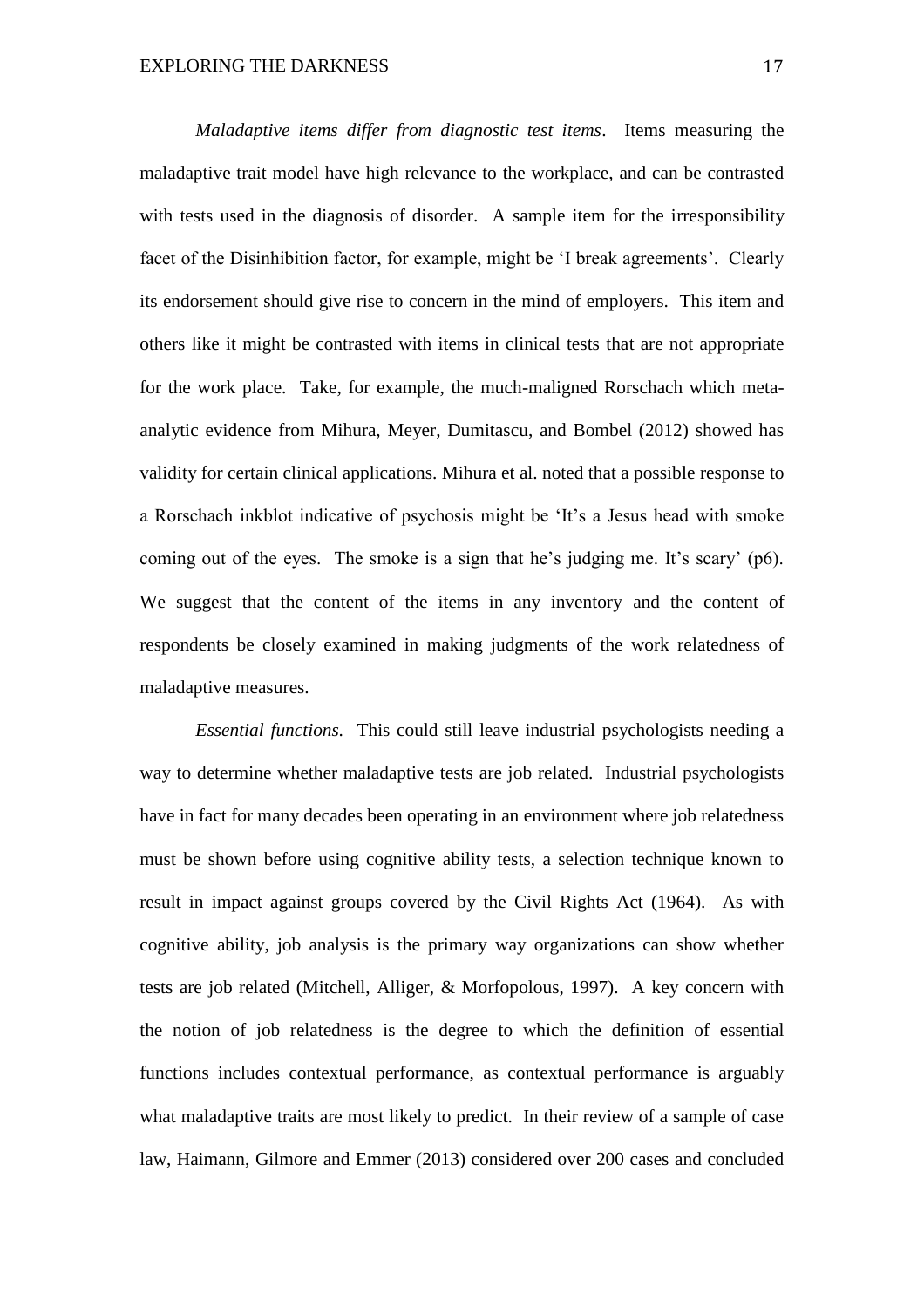that while the notion of essential functions certainly included task performance criteria, there was also evidence of essential functions that clearly resemble contextual performance. For example, a ruling from EEOC v. Walmart (2007) indicated that the essential functions for a cashier included following company rules and procedures.

Finally, we note that our views are similar to Wu and Le Bretton (2011), who said that their research agenda into the links between the dark triad and counterproductivity was very unlikely to violate the ADA because i) assessments are designed explicitly for the work environment, ii) clinical individuals are unlikely to be encountered because the base rate is just 1% in the population, and a large proportion of these individuals are institutionalized. We believe therefore that there is a good case to believe maladaptive inventories are work related and legally defensible.

### *Social responsibility concerns*

 While some industrial psychologists' reluctance to use maladaptive personality traits is likely to be legally based, hesitance on the part of others may be due to concern of the social impact of the use of maladaptive personality as a pre-hire screen. At the same time that ADA legislation protects those with disability from discrimination on the basis of that disability if they are capable of performing the job, this legislation also affords provision for individuals with mental health concerns to request assistance from their employer for their disability. Support for workers with mental health issues is critical. Klimoski and Donahue (1997) have argued that perhaps the biggest threat to the spirit of ADA is not the access to employment opportunities, but fair treatment once employed. Under ADA, this support is called accommodation. Employers must grant accommodation so long as the requests are reasonable. Similar provisions exist under the Disability Discrimination Act (1995), where the support is referred to as adjustments.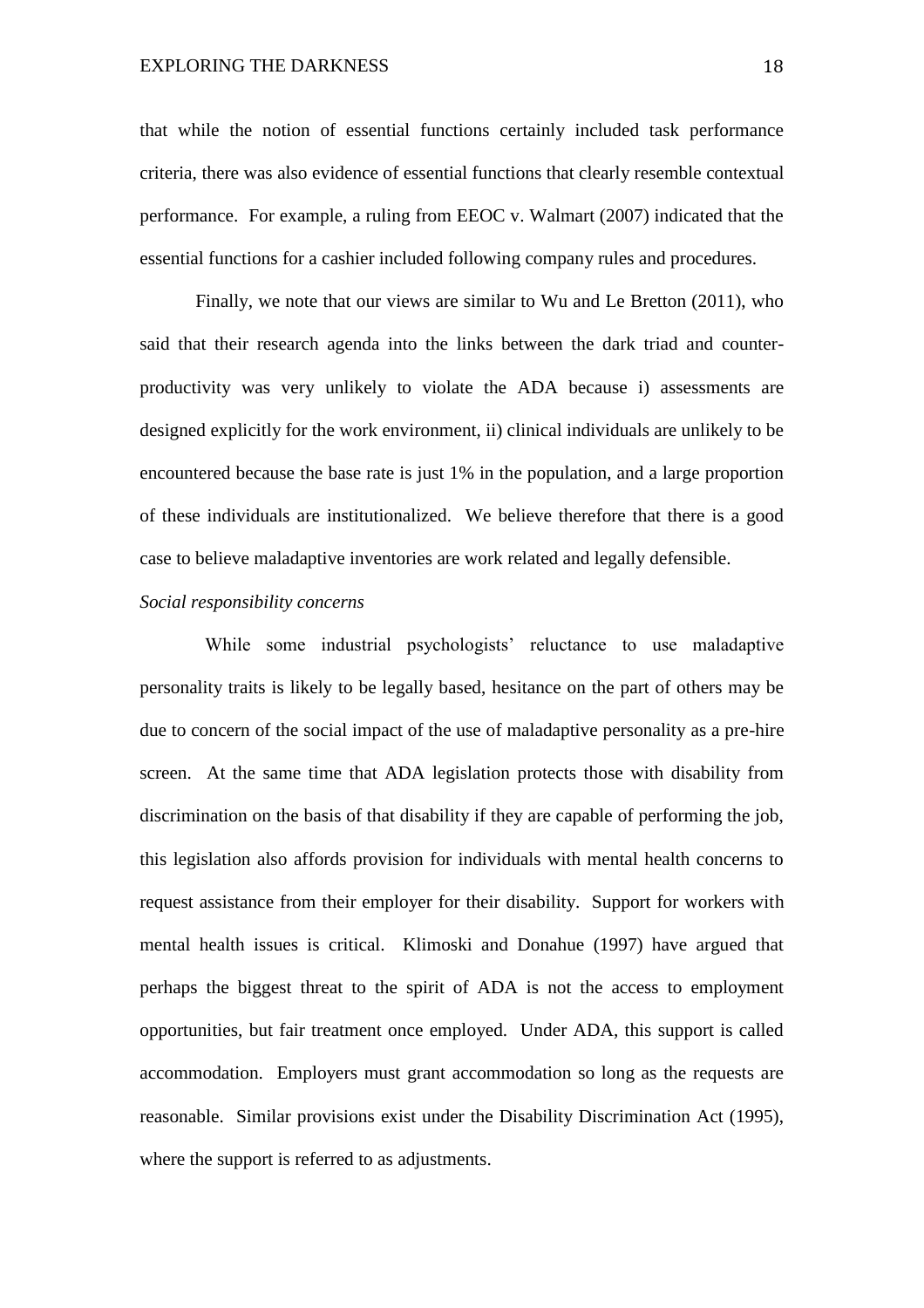Perusal of the accommodations Coella and Bruyere (2010) describe as those typical requested indicated that they are primarily to assist with physical disabilities, but the Personal Assistance category, covering a job coach, might be a relevant accommodation that a employer might be asked to provide. Requiring additional time than typical employees receive from a manager is another form of accommodation that could be requested. We believe that effective accommodation and adjustment from employers is key to ameliorating concerns about social impact. In making this point, we acknowledge that requesting an accommodation is no guarantee that it will be granted, and sometimes even the process of requesting an accommodation will be extremely strenuous. Conceptual models of the likelihood of requesting and being granted accommodations under ADA exist and we refer readers to these sources for further discussion (e.g. Baldridge & Viega, 2001, 2006, Florey & Harrison, 2000).

# *Small validities*

One of the criticisms of general personality as a selection methodology is that the validity coefficients that personality dimensions show for job performance criteria are generally small to moderate. We expect a possible reason practitioners are not examining maladaptive personality at work might be that they believe the validity gains will be small. Morgeson et al.'s (2007) interpretation of the literature indicated that personality had low correlations with job performance, albeit slightly higher relations with contextual performance than with task performance. Ones, Dilchert, Viswesvaran, and Judge (2007) retorted, presenting validates for a variety of performance criteria, ranging from .11 to .49 and say the corrections they apply are conservative. Tett and Christiensen (2007) also presented a contrary view, arguing that the meta-analytic estimates are actually impressive and dependable. It seems reasonable to say that opinion is divided, but also that validities likely to emerge for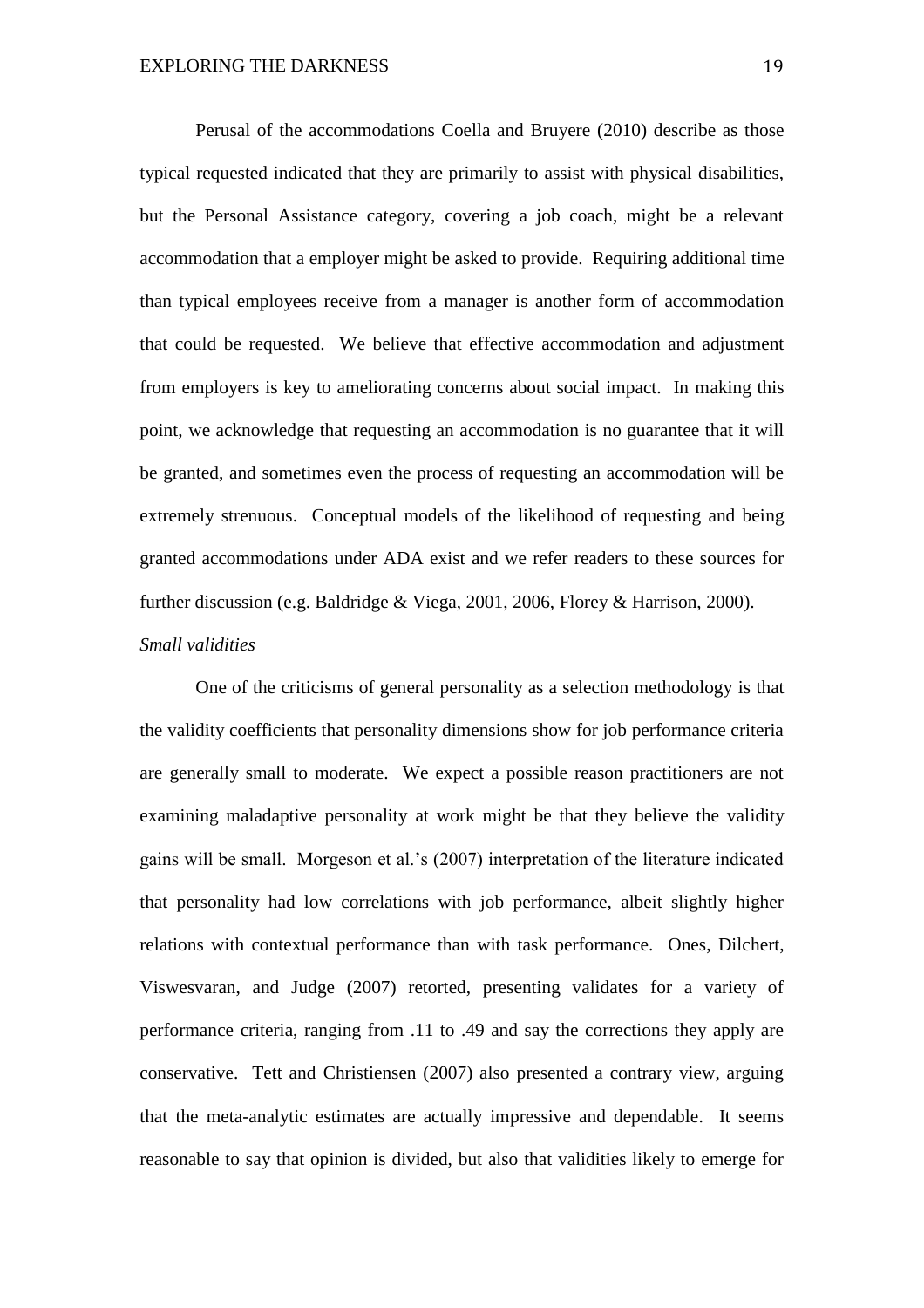EXPLORING THE DARKNESS 20

the maladaptive personality model would be considered useful by a substantial proportion of academic and practitioner readers. Based on work reviewed in earlier sections of this paper, we see good reason to investigate the efficacy of maladaptive personality to predict organisational relevant outcomes.

*Construct redundancy and lack of incremental validity*

Another reason that researchers and practitioners have been somewhat slow in researching the new maladaptive trait model might be concerns that such measures have low incremental validities. In fact, meta-analytic evidence supports the incremental validity of the Big Five (e.g. Salgado, 1998). Morgeson et al (2007b) claimed, however, that the incremental validities are over-estimates due to under estimating the inter-correlations of personality in meta-analyses. It could well be the case that researchers and practitioners feel that if the case for the incremental validity of the big five is marginal, adding another maladaptive big five is unlikely to be very helpful. Readers might be further pushed towards this conclusion because there is a move in clinical psychology to integrate the maladaptive trait model under the big five as an overarching framework (Thomas et al., in press). Preliminary research, however, indicates that in fact dark side traits (i.e., dimensionalized scales measuring the DSM IV categorical outcomes) do show incremental validity for the prediction of important work outcomes (Furnham, Hyde, & Trickey, 2013, Rolland & Du Fruyt, 2003). There is more to be said on this topic, but results so far appear promising.

*Maladaptive personality inventories are too easily faked*

Research has suggested that individuals do have the ability to fake, although the extent to which they do in practice is debated, as is the degree to which this erodes the psychometric properties of personality tests and incremental validity. We concur with a view expressed by one of the panelists from the Morgeson et al. (2007) article: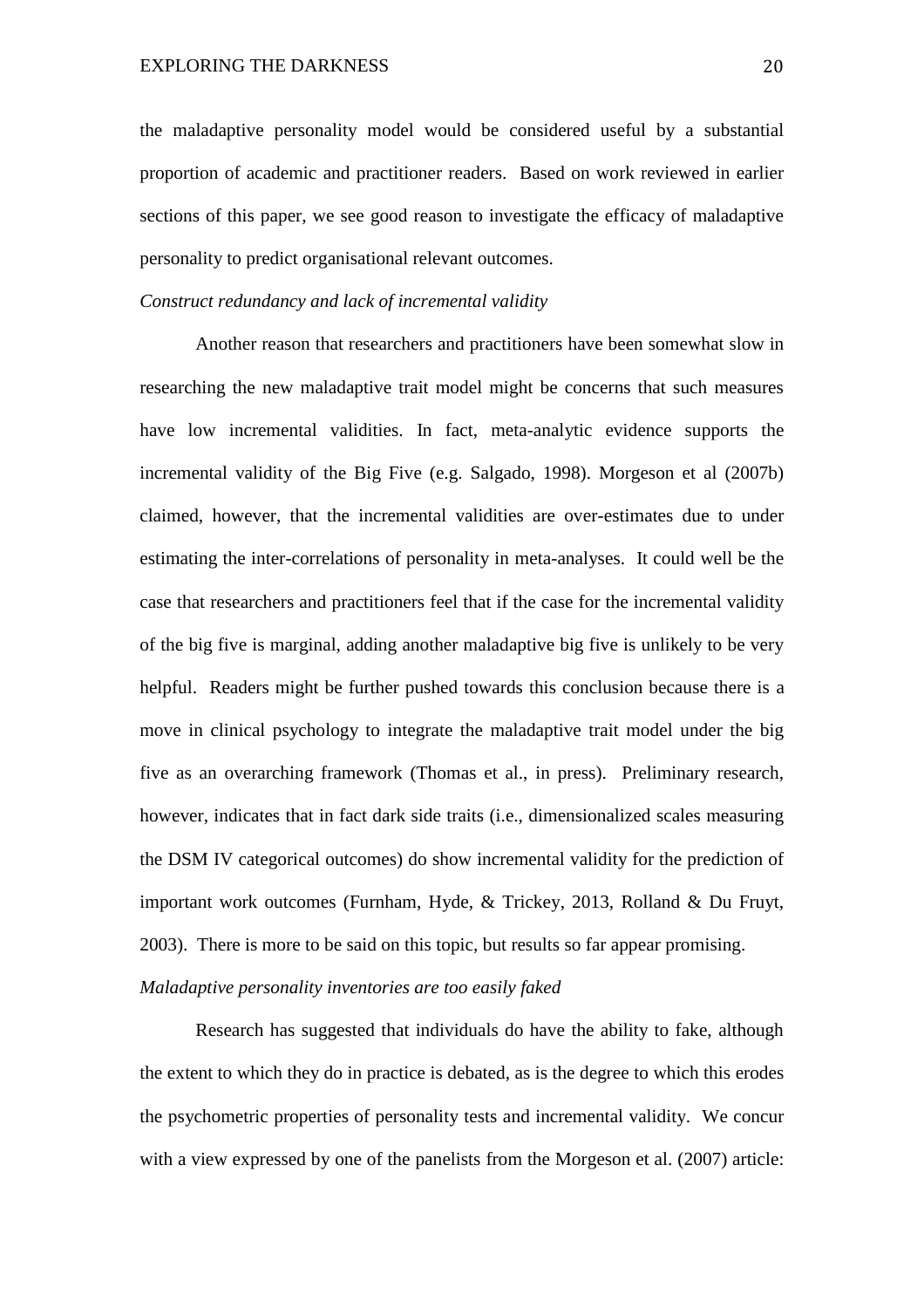#### EXPLORING THE DARKNESS 21

faking should not be our biggest concern, rather we should be concerned by those who don't see the need to fake and a better measurement method than standard selfreport is probably required. This is likely to be doubly so with maldadaptive personality inventories that ask people to rate their agreement with statements such as 'I see how far I can push people', a possible indicator of the callousness sub facet of the Antagonism factor. Few adroit test takers would rate this item highly when a job is at stake. Overall, we agree with these concerns over faking.

Short of using a more dependable source to report on applicant personalities there is little that can be done to deal with faking other than using social desirability scales, spotting the faking post hoc with statistical analyses, or using forced choice response options in the measurement instrument. Each approach faces problems, but the news is best on the forced choice front. Arguably among industrial psychologists greatest breakthroughs in personality research since the 1990s can be said to have been psychometric in nature, relating to improvements in measurement efficiency through advanced item response theory (e.g. Stark, Chernyshenko, & Drasgow, 2012) and structural equation modeling techniques (Brown & Maydeu-Olivares, 2012). This research has shown that normative scores can be recovered from forced choice designs, overcoming the biggest obstacle to their widespread adoption. Whether or not normative recovery of scores is possible, a recent meta-analysis by Salgado and Tauriz (2012) offers encouragement. This article showed that forced choice measures have greater validity than rating scale measures. It seems then that a solution to concern over faking on maladaptive inventories is a forced choice design.

### **Conclusion**

We contend that industrial psychologists need to be faster in their response to recent developments in clinical psychology to develop a full picture of personality at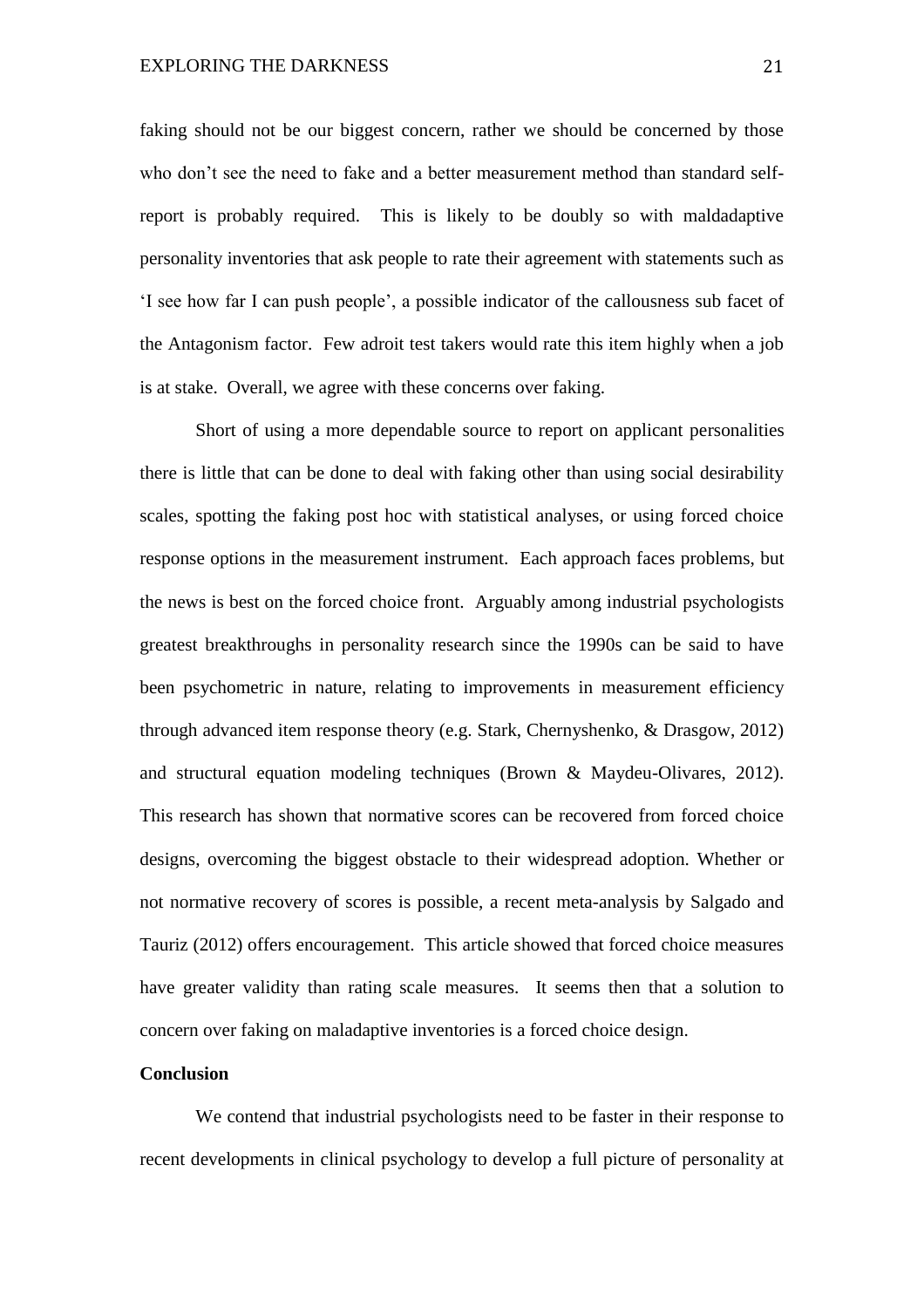work. In particular, inadequate focus has been devoted to the maladaptive personality taxonomy considered during the recent DSM5 revision. We suggested that this development is among the most exciting occurrences in personality research since meta-analysis and the big five. Up until now, however, industrial psychologists have been largely pursuing research into maladaptive personality without regard for the wider environment in which their research is taking place. Industrial psychologists need to carefully consider the developments occurring in the clinical field if an unnecessary separation between how clinical and industrial psychologists understand and assess maladaptive traits is to be avoided.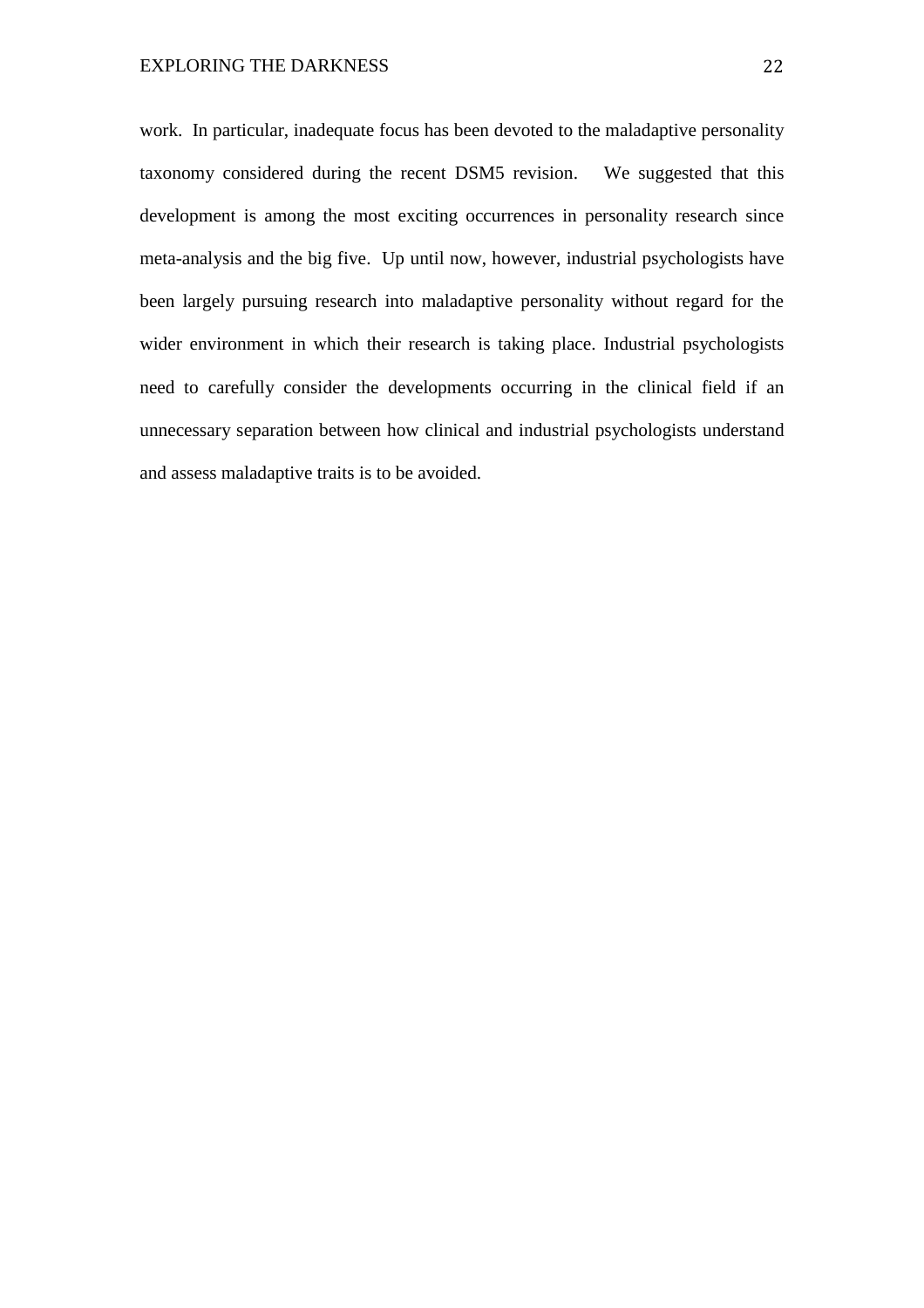### **References**

Alotaibi, A.G. (2003). Job burnout among employees in the Kuwaiti civil service and its relationship with Type A personality and intention to leave. Journal of the Social Sciences, 31, 347–85.

Americans with Disabilities Act of 1990. Retrieved May 18, 2013, from [http://www.ada.gov/2010\\_regs.htm](http://www.ada.gov/2010_regs.htm)

Archer, J. & Webb, I.A. (2006). The relation between scores on the Buss– Perry Aggression Questionnaire and aggressive acts, impulsiveness, competitiveness, dominance, and sexual jealousy. Aggressive Behavior, 32, 464–73

Ashton, M. C., & Lee, K. (2008). The prediction of honesty-humility-related criteria by the HEXACO and Five-Factor models of personality. Journal of Research in Personality, 42, 1216-1228*.*

Babiak, P., & Hare, R. D. (2006). Snakes in Suits: When Psychopaths go to Work . New York: HarperCollins.

Baldridge, D. C., & Veiga, J. F. (2001). Toward a greater understanding of the willingness to request and accommodation: Can requesters' beliefs disable the American's with Disabilities Act? Academy of Management Review, 26, 85-99.

Baldridge, D. C., & Veiga, J. F. (2006). The impact of anticipated social consequences on recurring disability accommodation requests. Journal of Management, *32*, 158-179.

Barrick, M. R., & Mount, M. K. (1991). The big five personality dimensions and job performance: a meta - analysis. Personnel psychology, 44, 1-26.

Barrick, M. R., Mount, M. K., & Judge, T. A. (2001). The FFM personality dimensions and Job performance: Meta-Analysis of Meta-Analyses. Invited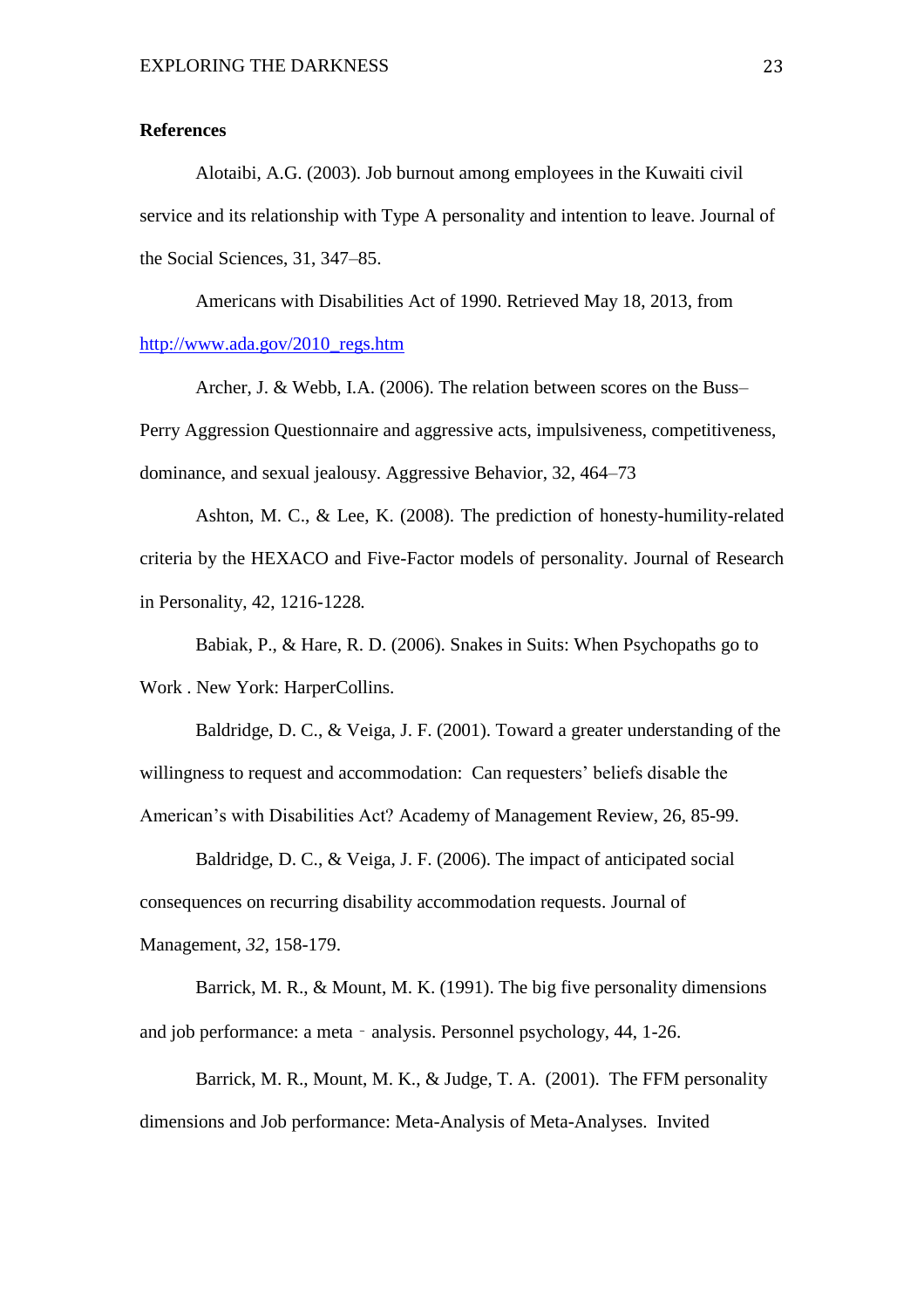submission to a special "selection" issue of International Journal of Selection and Assessment, 9, 9-30.

Barrick, M. R., Stewart, G. L., & Piotrowski, M. (2002). Personality and job performance: Test of the mediating effects of motivation among sales representatives. Journal of Applied Psychology, 87, 43.

Bentz, V.J. (1985) A view from the top: A thirty year perspective of research devoted to the discovery, description, and prediction of executive behavior. Paper presented at the 93rd Annual Convention of the American Psychological Association, Los Angeles, August.

Booth-Kewley, S. and Friedman, H.S. (1987). Psychological predictors of heart disease: a quantitative review. Psychological Bulletin, 101, 343–62.

Brown, A. A. and Maydeu-Olivares, A. (2012). How IRT can solve problems of ipsative data in forced-choice questionnaires. Psychological Methods, 18, 36-52.

Campbell, W.K., Hoffman, B.J., Campbell, S., & Marchiso, G. (2011).

Narcissism in organizations. Human Resource Management Review: Special Issue: The role of personality in human resource management, 21, 268-284.

Civil Rights Act of 1964. Retrieved May 18, 2013, from

<http://www.archives.gov/education/lessons/civil-rights-act/>

Clark, L. A. (1993). Manual for the schedule for non-adaptive and adaptive personality. Minneapolis: University of Minnesota Press.

Clark, L. A., & Krueger, R. F. (2012). Rationale for a Six-Domain Trait Dimensional Diagnostic System for Personality Disorder. Retrieved from http://www.dsm5.org/proposedrevisions/pages/rationaleforasix-

domaintraitdimensionaldiagnosticsystemforpersonalitydisorder.asp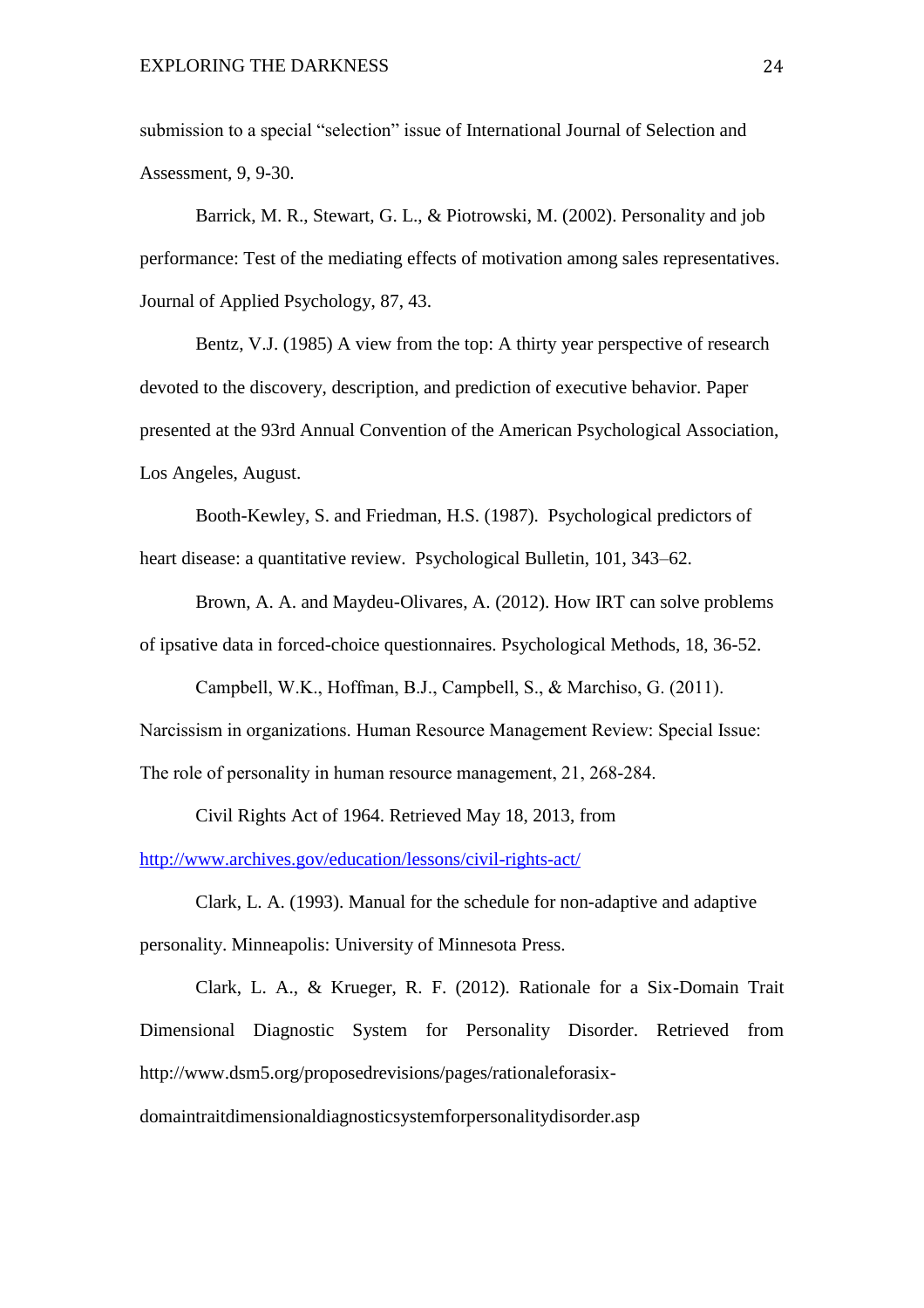Colella, Adrienne J. Bruyère, Susanne M. (2010). Disability and employment: New directions for industrial and organizational psychology. In: APA handbook of industrial and organizational psychology, Vol 1: Building and developing the organization. Zedeck, Sheldon (Ed.); Washington, DC, US: American Psychological Association, 2011. pp. 473-503.

De Clercq, B., De Fruyt, F., Van Leeuwen, K., & Mervielde, I. (2006). The Structure of Maladaptive Personality Traits in Childhood: A Step Toward an Integrative Developmental Perspective for DSM-V. Journal of Abnormal Psychology, 115, 639-657.

De Fruyt, F., De Clercq, B. J., Miller, J., Rolland, J. P., Jung, S. C., Taris, R., Furnham, A., & Van Hiel, A. (2009). Assessing personality at risk in personnel selection and development. European Journal of Personality, 23, 51-69.

De Fruyt, F., & Salgado, J. F. (2003). Applied personality psychology: Lessons learned from the IWO field. European journal of personality, 17, 123-131.

De Fruyt, F., Wille, B., & Furnham, A. (2013). Assessing Aberrant Personality in Managerial Coaching: Measurement Issues and Prevalence Rates across Employment Sectors. European Journal of Personality. Advance online publication: DOI: 10.1002/per.1911

DeYoung, C. (2010). Personality Neuroscience and the Biology of Traits. Social and Personality Psychology Compass, 4, 1165-1180.

DeYoung C. G., Quilty L. C., Peterson, J. B. (2007). Between facets and domains: 10 aspects of the Big Five. Journal of Personality and Social Psychology. 93, 5, 880-96.

Digman, J. M. (1997). Higher-order factors of the big five. Journal of Personality and Social Psychology, 73, 1246–1256.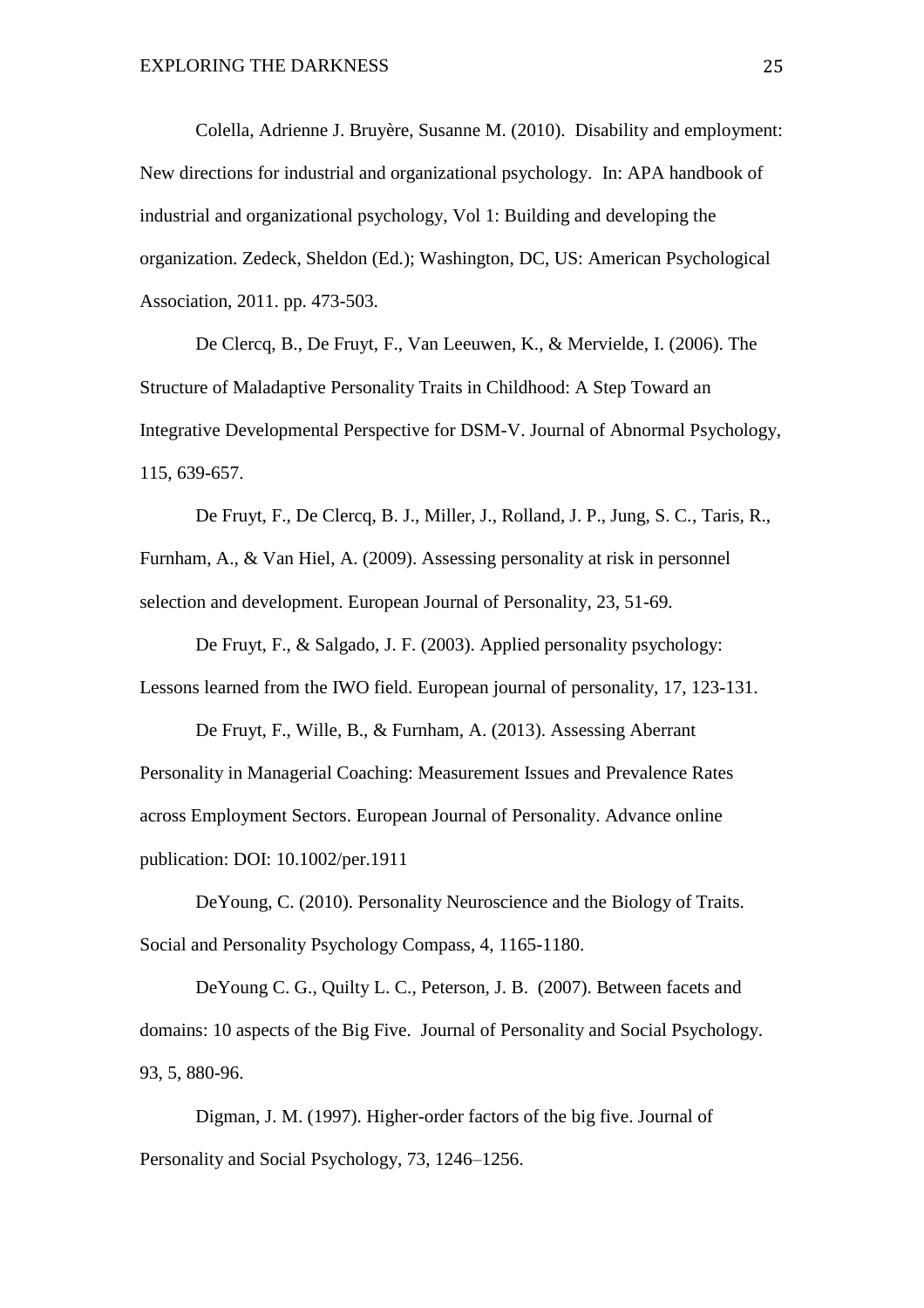Disability Discrimination Act of 1995. Retrieved May 18, 2013, from

http://www.legislation.gov.uk/ukpga/1995/50/contents

Edmundson, M., Lynam, D. R., Miller, J. D., Gore, W. L., & Widiger, T. A. (2011). A five-factor measure of schizotypal personality traits. Assessment, 18, 321- 334.

Eysenck, H. J. (1991). Dimensions of Personality: 16, 5, or 3? –Criteria for a taxonomic paradigm. Personality and Individual Differences, 12, 773-790.

Florey, A. T., & Harrison, D. A. (2000). Responses to informal accommodation requests from employees with disabilities. Multilevel evidence on willingness to comply. Academy of Management Journal, 43, 224-233.

Furnham, A., Hyde, G., & Trickey, G. (2013). Do your Dark Side Traits Fit? Dysfunctional Personalities in Different Work Sectors. Applied Psychology.

Furnham, A., Richards, S. C., & Paulhus, D. L. (2013). The Dark Triad of Personality: A 10-Year Review. Social and Personality Psychology Compass, 7, 199- 216.

Goldberg, L. R. (1990). An alternative "Description of personality": The Big-Five factor structure. Journal of Personality and Social Psychology, 59, 1216-1229.

Haimann, C. R., Gilmore, P. L., & Emmer, M. S. (2013). What Is an Essential Function? A Review of Evidence Used to Define Essential Functions. The Psychologist-Manager Journal, 16, 33-52.

Harkness, A. R., (1992). Fundamental topics in personality disorders: Candidate trait dimensions from lower regions of the hierarchy. Psychological Assessment, 4, 251-259.

Harkness, A. R., Finn, J. A., McNulty, J. L., & Shields, S. M. (2012). The Personality Psychopathology—Five (PSY–5): Recent constructive replication and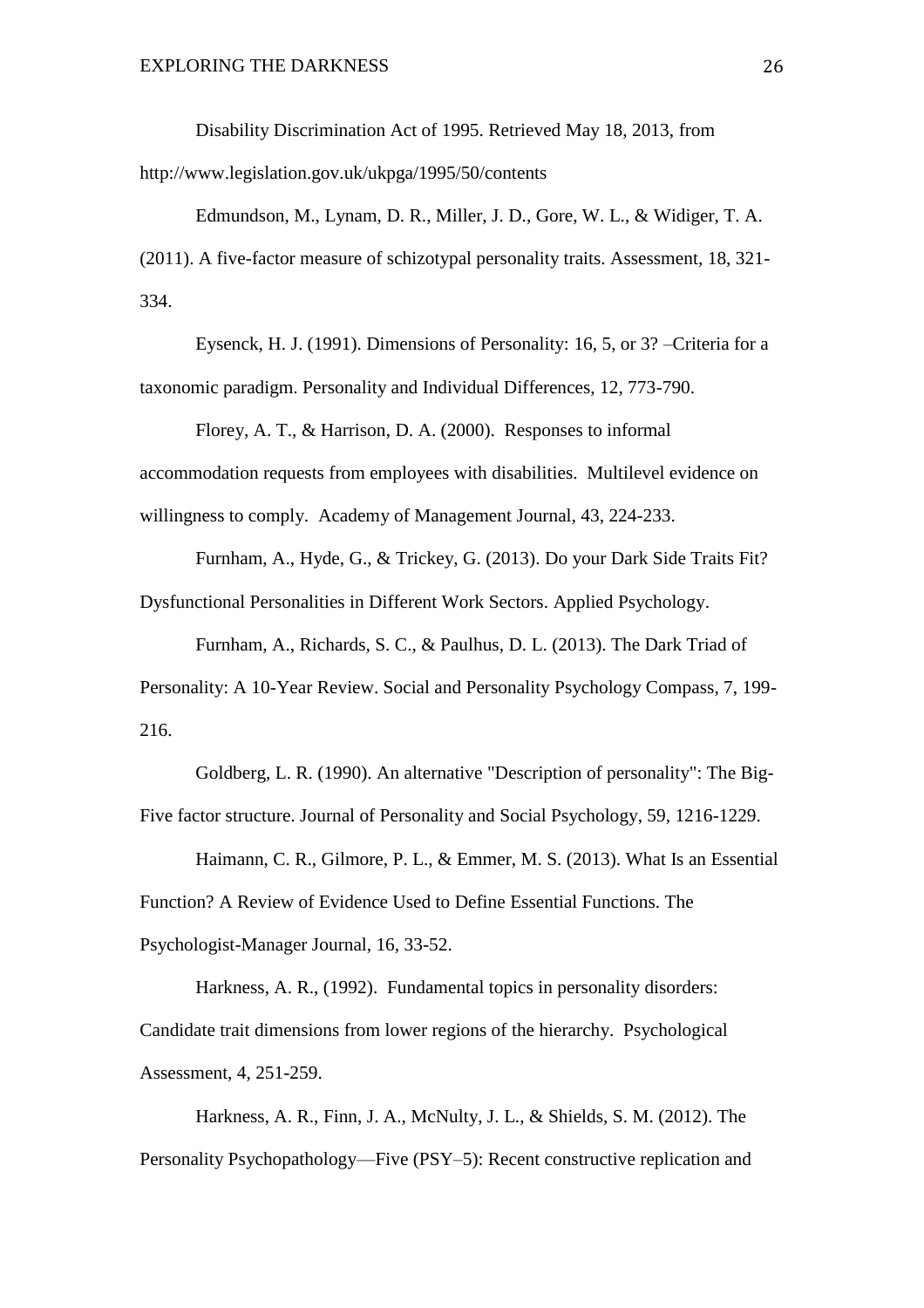assessment literature review. Psychological Assessment, 24, 432-443. doi:

10.1037/a0025830

Hogan, R. (1986). Manual for the Hogan personality inventory. *Minneapolis: National Computer Systems*.

Hogan, R. and Hogan, J. (1997, 2006) Hogan Development Survey Manual . Tulsa, OK: Hogan Assessment Systems.

Hogan, R. and Hogan, J. (2001) Assessing leadership. A view from the dark side. International Journal of Selection and Assessment, 9, 40–51.

Hogan, J., Hogan, R., & Kaiser, R. B. (2010). Management derailment.

American Psychological Association handbook of industrial and organizational psychology, 3, 555-575.

Hogan, R., Raskin, R., & Fazzini, D. (1990). The dark side of

leadership.Measures of leadership. West Orange, NJ: Leadership Library of America, 348-50.

Horney, K. (1950) Neurosis and Human Growth. New York: Norton.

Hough, L. M. (1992). The'Big Five'personality variables--construct confusion: Description versus prediction. Human Performance, 5, 139-155.

Howard, R., McMurran, M. (2012). Editorial: Whither research on 'highharm' offenders with personality disorders? Criminal Behaviour and Mental Health, 22, 157-164.

Jiang, J., Yan, X. and Li, Z. (2004). The influence of Type A personality and locus of control upon job satisfaction and mental health among medical staff. Chinese Journal of Clinical Psychology, 12, 359–61.

Judge, T. A., & LePine, J. A. (2007). 20 The bright and dark sides of personality: implications for personnel selection in individual and team contexts.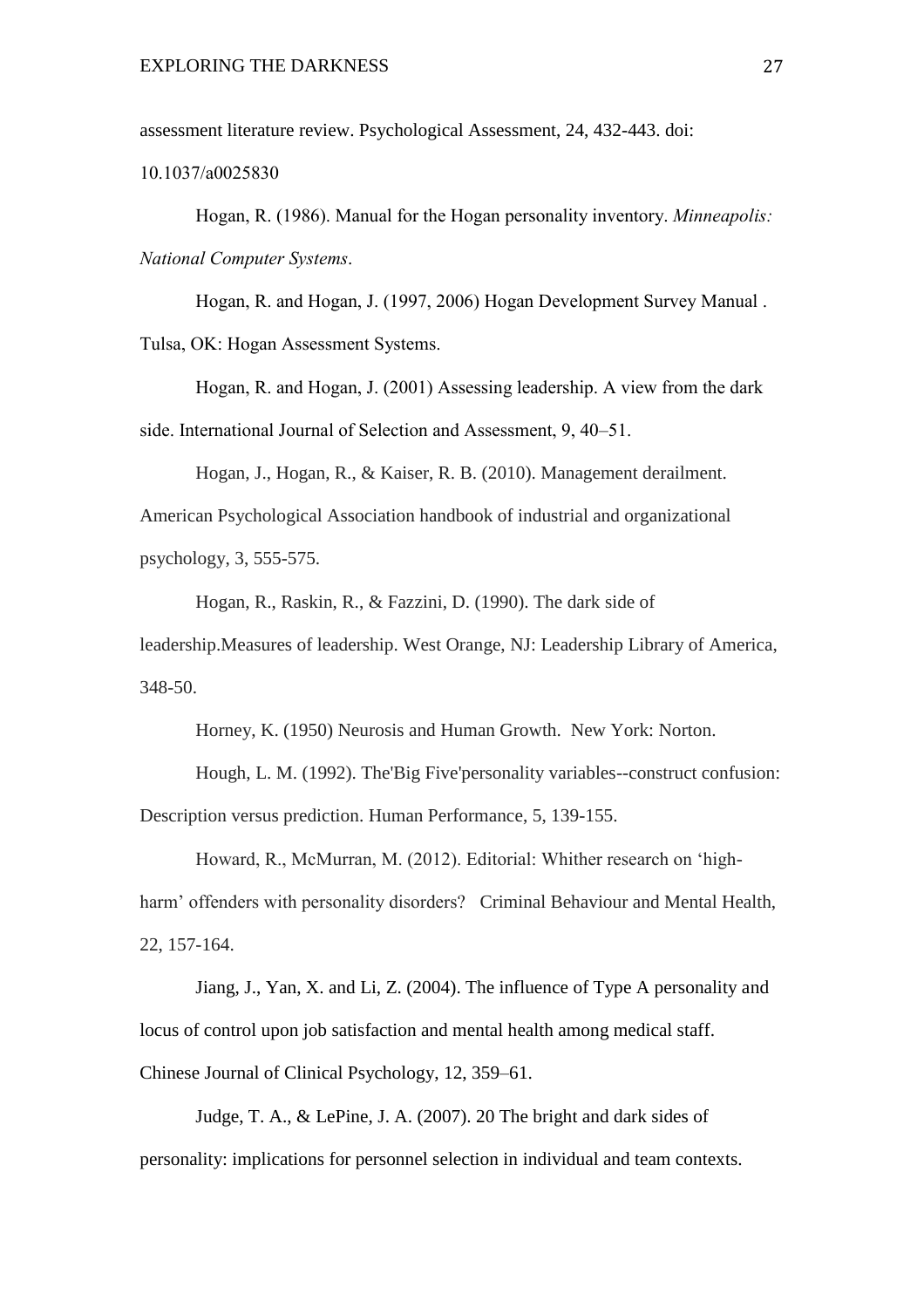Research companion to the dysfunctional workplace: Management challenges and symptoms, 332.

Judge, T.A., Le Pine, J.A. and Rich, B.L. (2006). The narcissistic personality: relationship with inflated self-ratings of leadership and with task and contextual performance. Journal of Applied Psychology, 91, 762–76.

Kirkcaldy, B.D., Shephard, R.J. and Furnham, A.F. (2002). The influence of Type A behavior and locus of control upon job satisfaction and occupational health. Personality and Individual Differences, 33, 1361–71.

Klimoski, R., & Palmer, S. (1993). The ADA and the hiring process in organizations. Consulting Psychology Journal: Practice and Research, 45, 10-36.

Klimoski, R., & Donahue, L. (1997). HR strategies for integrating individuals with disabilities into the work place. Human Resource Management Review, 7, 1, 109-138.

Krueger, R. F., & Eaton, N. (2010). Personality traits and the classification of mental disorders: Toward a more complete integration in DSM 5 and an empirical model of psychopathology. Personality Disorders: Theory, Research, and Treatment, 1, 97-118.

Krueger, R. F., Derringer, J., Markon, K. E., Watson, D., & Skodol, A. E. (2011). Initial construction of a maladaptive personality trait model and inventory for DSM-5. Psychological Medicine, 1, 1-12.

Krueger, R. F., Eaton, N. R., Clark, L. A., Watson, D., Markon, K. E.,

Derringer, J., Skodol, A., & Livesley, J. W. (2011). Deriving an empirical structure of personality pathology for DSM-5. Journal of personality disorders, 25, 170-191.

Krueger, R. F., Markon, K. E., Patrick, C. J., Benning, S. D., & Kramer, M. (2007). Linking antisocial behavior, substance use, and personality: An integrative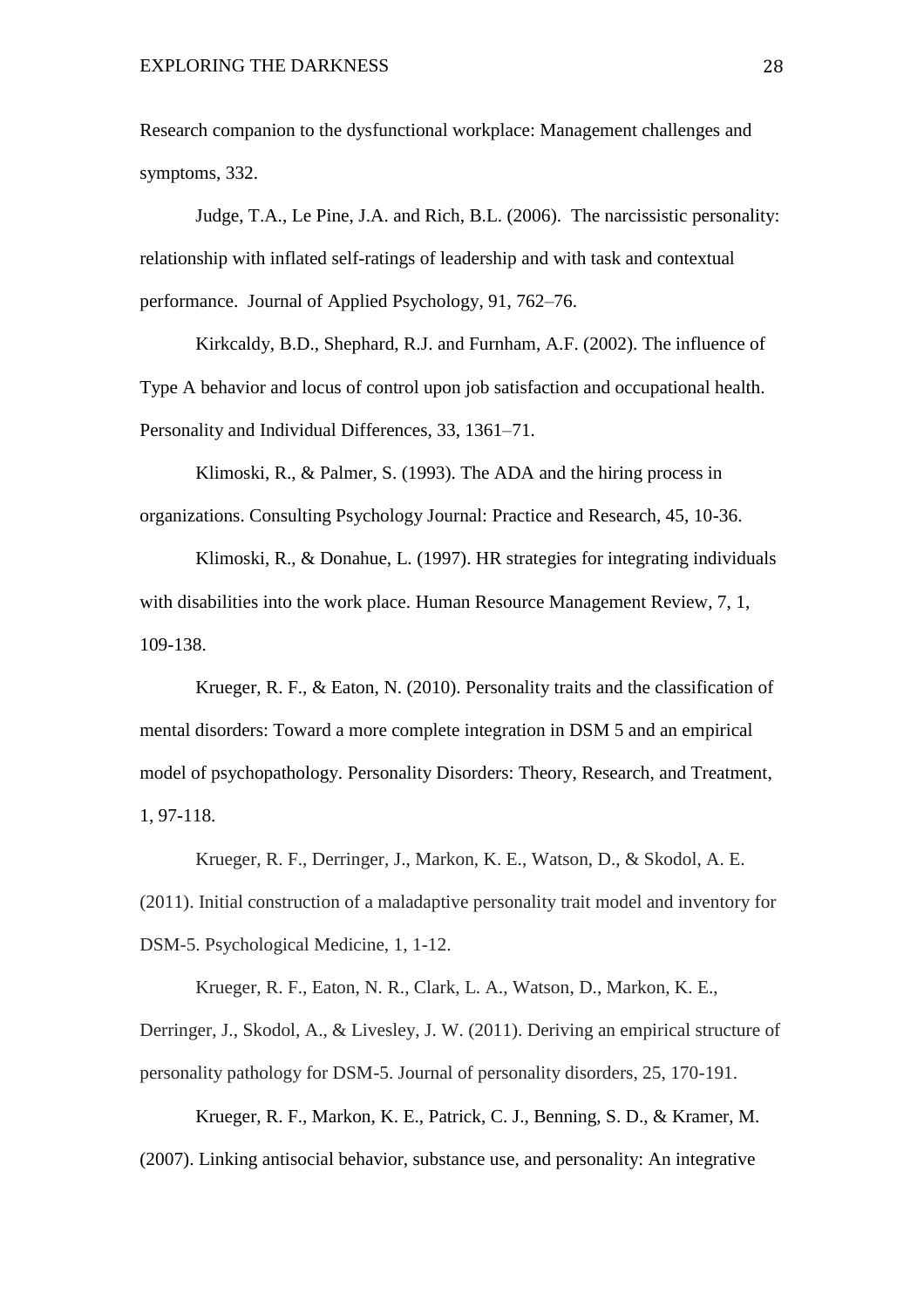quantitative model of the adult externalizing spectrum. *Journal of Abnormal Psychology*, 116, 645-666.

Leslie, J.B. and Van Velsor, E. (1996) A Look at Derailment Today: North America and Europe. Greensboro, NC: Center for Creative Leadership.

Livesley, W. J. (2001). Commentary on reconceptualizing personality disorder categories using trait dimensions. Journal of Personality, 69, 277-286.

McCall, M.W., Jr., Lombardo, M.M. and Morrison, A.M. (1988) Lessons of Experience. Lexington, MA: Lexington.

McCrae, R. R., & Costa Jr, P. T. (1999). A five-factor theory of personality. Handbook of personality: Theory and research, *2*, 139-153.

Matthews, K. and Haynes, S. (1986). Type-A behavior pattern and coronary disease risk: update and critical evaluation. American Journal of Epidemiology, 123, 923–59.

Miller, T.Q., Smith, T.W., Turner, C.W., Guijarro, M.L. and Hallet, A.J.

(1996). A meta-analytic review of research on hostility and physical health. Psychological Bulletin, 119, 322–48.

Mihura, J. L., Meyer, G. J., Dumitrascu, N., & Bombel, G. (2012, August 27). The validity of individual rorschach variables: Systematic reviews and meta-analyses of the comprehensive system. Psychological Bulletin. Advance online publication. doi: 10.1037/a0029406

Mitchell, K. E., Alliger, G. M., & Morfopoulos, R. (1997). Toward an ADAappropriate job analysis. Human Resource Management Review, 7, 5-26.

Morgeson, F. P., Campion, M. A., Dipboye, R. L., Hollenbeck, J. R., Murphy, K., & Schmitt, N. (2007). Are we getting fooled again? Coming to terms with limitations in the use of personality tests for personnel selection. Personnel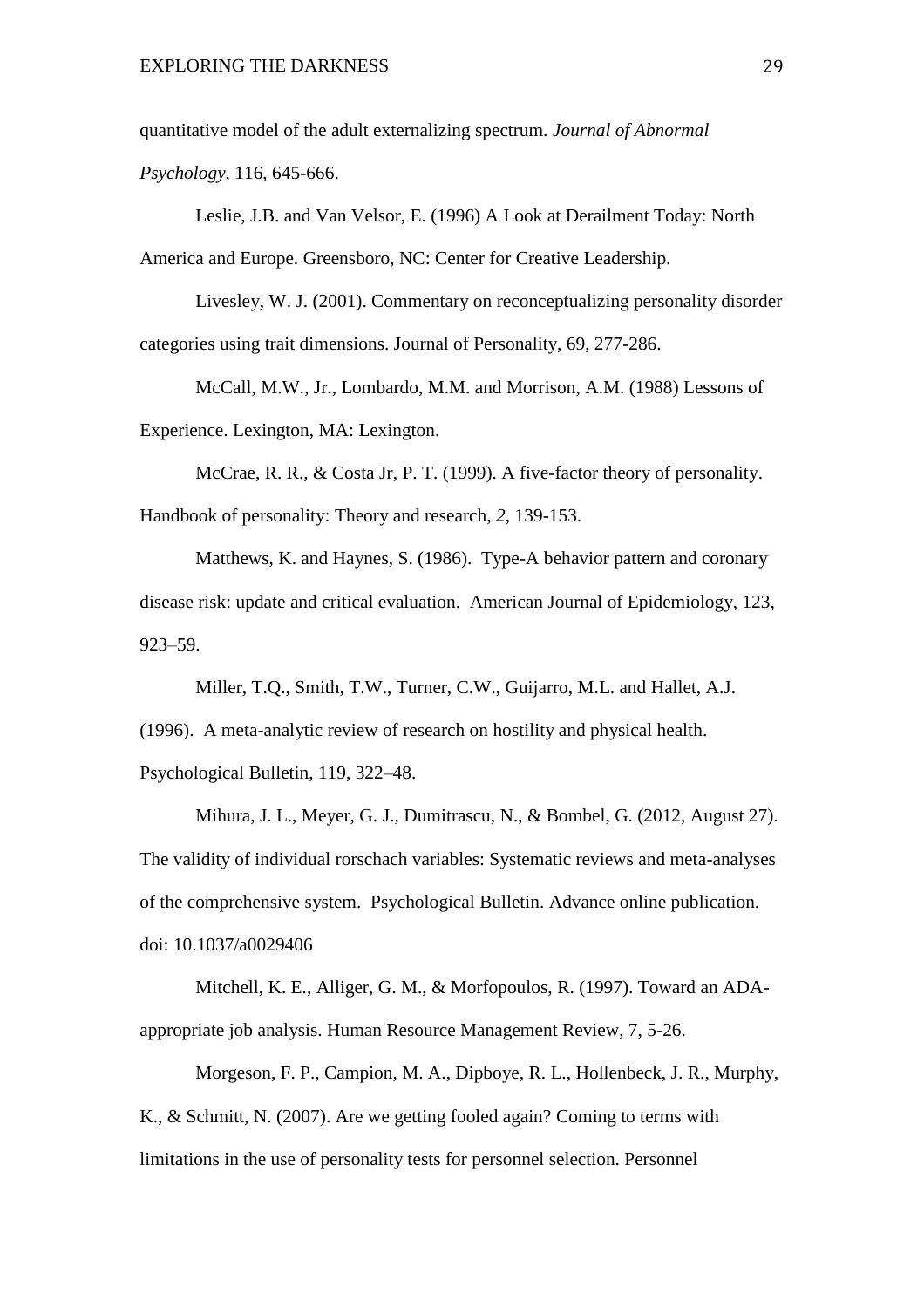Psychology, 60, 1029-1049.

Morgeson, F. P., Campion, M. A., Dipboye, R. L., Hollenbeck, J. R., Murphy, K., & Schmitt, N. (2007). Reconsidering the use of personality tests in personnel selection contexts. Personnel Psychology, 60, 683-729.

Moscoso, S., & Salgado, J. F. (2004). "Dark side" personality styles as predictors of task, contextual, and job performance. International Journal of Selection and Assessment, 12, 356-362.

Newton, T.L. & Kiecolt-Glaser, J.K. (1995). Hostility and erosion of marital quality during early marriage. Journal of Behavioral Medicine, 18, 601–19.

O'Boyle Jr, E. H., Forsyth, D. R., Banks, G. C., & McDaniel, M. A. (2011). A meta-analysis of the Dark Triad and work behavior: A social exchange perspective. Journal of Applied Psychology, 97, 557-79. doi: 10.1037/a0025679.

O'Connor, B. (2002). A Quantitative Review of the Comprehensiveness of the Five-Factor Model in Relation to Popular Personality Inventories. Assessment, 9, 188–203.

Ones, D. S., Dilchert, S., Viswesvaran, C., & Judge, T. A. (2007). In support of personality assessment in organizational settings. Personnel Psychology, 60, 995- 1027.

Padilla, A., Hogan, R., & Kaiser, R. B. (2007). The toxic triangle: Destructive leaders, susceptible followers, and conducive environments. The Leadership Quarterly, 18, 176-194.

Paulhus, D. L., & Williams, K. M. (2002). The dark triad of personality: Narcissism, Machiavellianism, and psychopathy. Journal of research in personality, *36*, 556-563.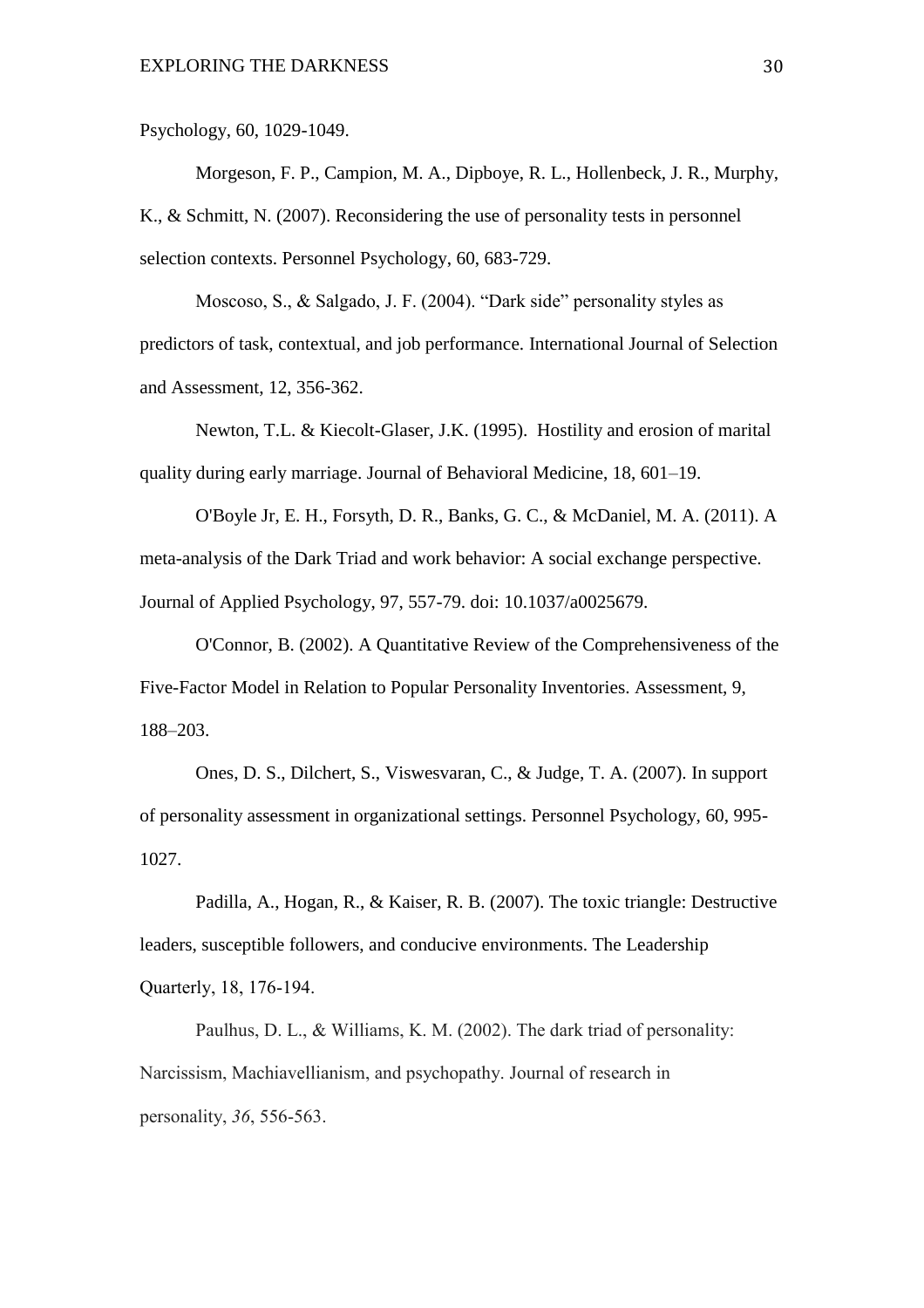Paunonen, S. V. (1998). Hierarchical organization of personality and

prediction of behavior. Journal of Personality and Social Psychology, 74, 538.

Perugini, M., & Gallucci, M. (1997). A hierarchical faceted model of the Big Five. European Journal of Personality, 11, 279–301.

Resick, C. J., Whitman, D. S., Weingarden, S. M., & Hiller, N. J. (2009). The bright-side and the dark-side of CEO personality: Examining core self-evaluations, narcissism, transformational leadership, and strategic influence. Journal of Applied Psychology, 94, 1365.

Roberts, B. W., & Jackson, J. J. (2008). Sociogenomic Personality Psychology. Journal of Personality, 76, 6, 1523–1544.

Rolland, J. P., & De Fruyt, F. (2003). The validity of FFM personality dimensions and maladaptive traits to predict negative affects at work: A six-month prospective study in a military sample. European Journal of Personality, 17, 101-121.

Salgado, J. F. (1997). The Five Factor Model of personality and job performance in the European Community. Journal of Applied psychology, 82, 30.

Salgado, J. F. (1998). Big Five personality dimensions and job performance in army and civil occupations: A European perspective. Human Performance, 11, 271- 288.

Salgado, J. F. (2003). Predicting job performance using FFM and non‐FFM personality measures. Journal of Occupational and Organizational Psychology, 76, 323-346.

Salgado, J. F., & Táuriz, G. (2012). The Five-Factor Model, forced-choice personality inventories and performance: A comprehensive meta-analysis of academic and occupational validity studies. European Journal of Work and Organizational Psychology, 1-28.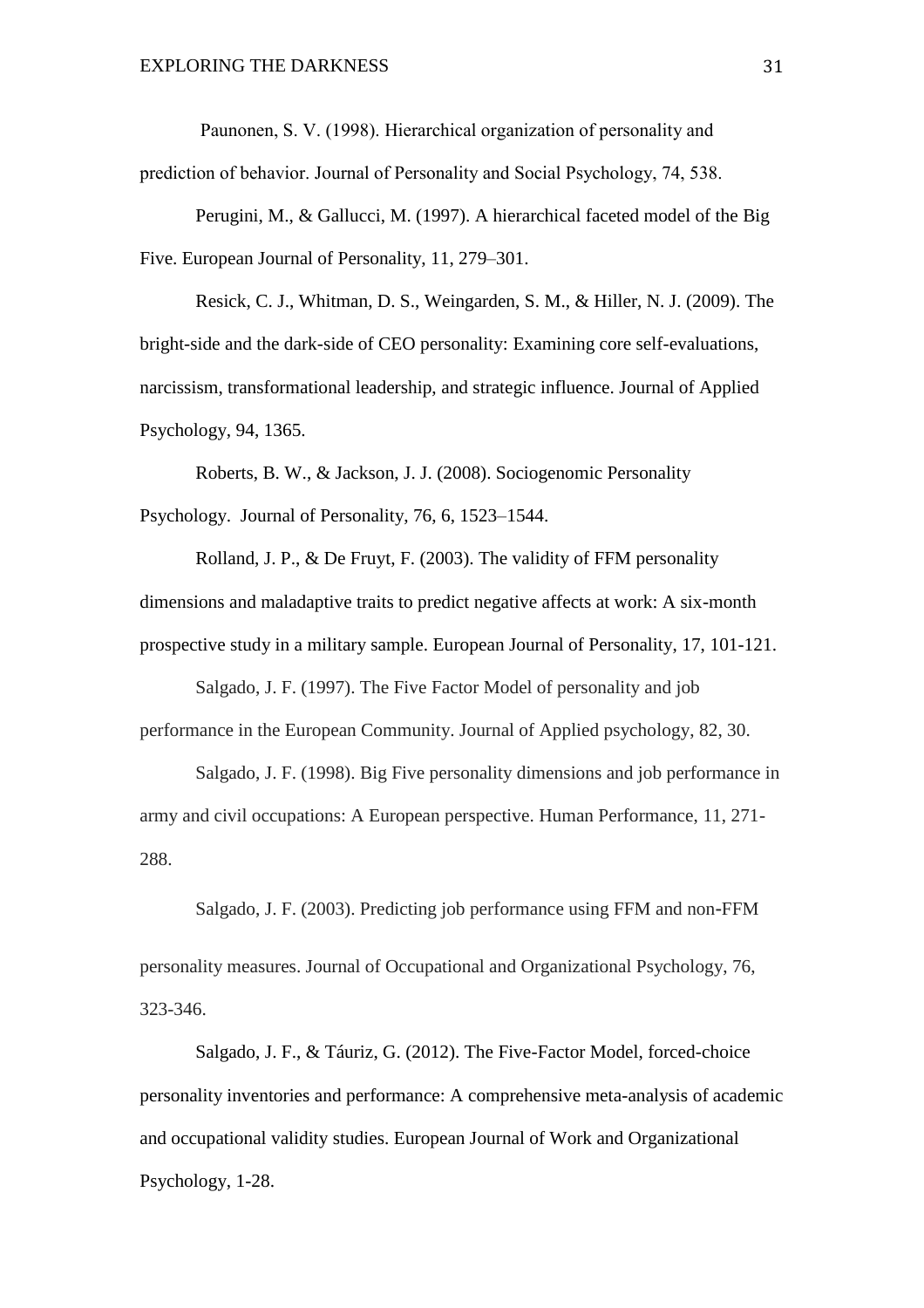Saulsman, L. M., Page A. C. (2004). The five-factor model and personality disorder empirical literature: A meta-analytic review. Clinical Psychology Review. 23, 1055-85.

Stark, S., Chernyshenko, O. S., Drasgow, F., & White, L. A. (2012). Adaptive Testing With Multidimensional Pairwise Preference Items Improving the Efficiency of Personality and Other Noncognitive Assessments. *Organizational Research Methods*, *15*, 463-487.

Schmidt, F. L., & Hunter, J. E. (1998). The validity and utility of selection methods in personnel psychology: Practical and theoretical implications of 85 years of research findings. Psychological Bulletin, 124, 2, 262-274.

Shedler, J., & Westen, D. (2004). Refining personality disorder diagnosis: integrating science and practice. American Journal of Psychiatry, 161, 1350-1365.

Skodol, A. E., Bender, D. S., Morey, L. C., Clark, L. A., Oldham, J. M., Alarcon, R. D.,Krueger, R. F.,Verheul, R., Bell, C. C., & Siever, L. J. (2011). Personality disorder types proposed for DSM-5. Journal of Personality Disorders, 25, 136-169.

Skodol A. E, Oldham J. M., Bender D. S., Dyck I. R., Stout R. L, Morey L. C, Shea M. T., Zanarini M. C., Sanislow, C. A., Grilo, C. M., McGlashan, T. H., Gunderson JG. (2005). Dimensional representations of DSM-IV personality disorders: relationships to functional impairment. American Journal of Psychiatry 162:1919-25.

Tett, R. P., & Christiansen, N. D. (2007). Personality tests at the crossroads: A response to Morgeson, Campion, Dipboye, Hollenbeck, Murphy, and Schmitt (2007). Personnel Psychology, 60, 967-993.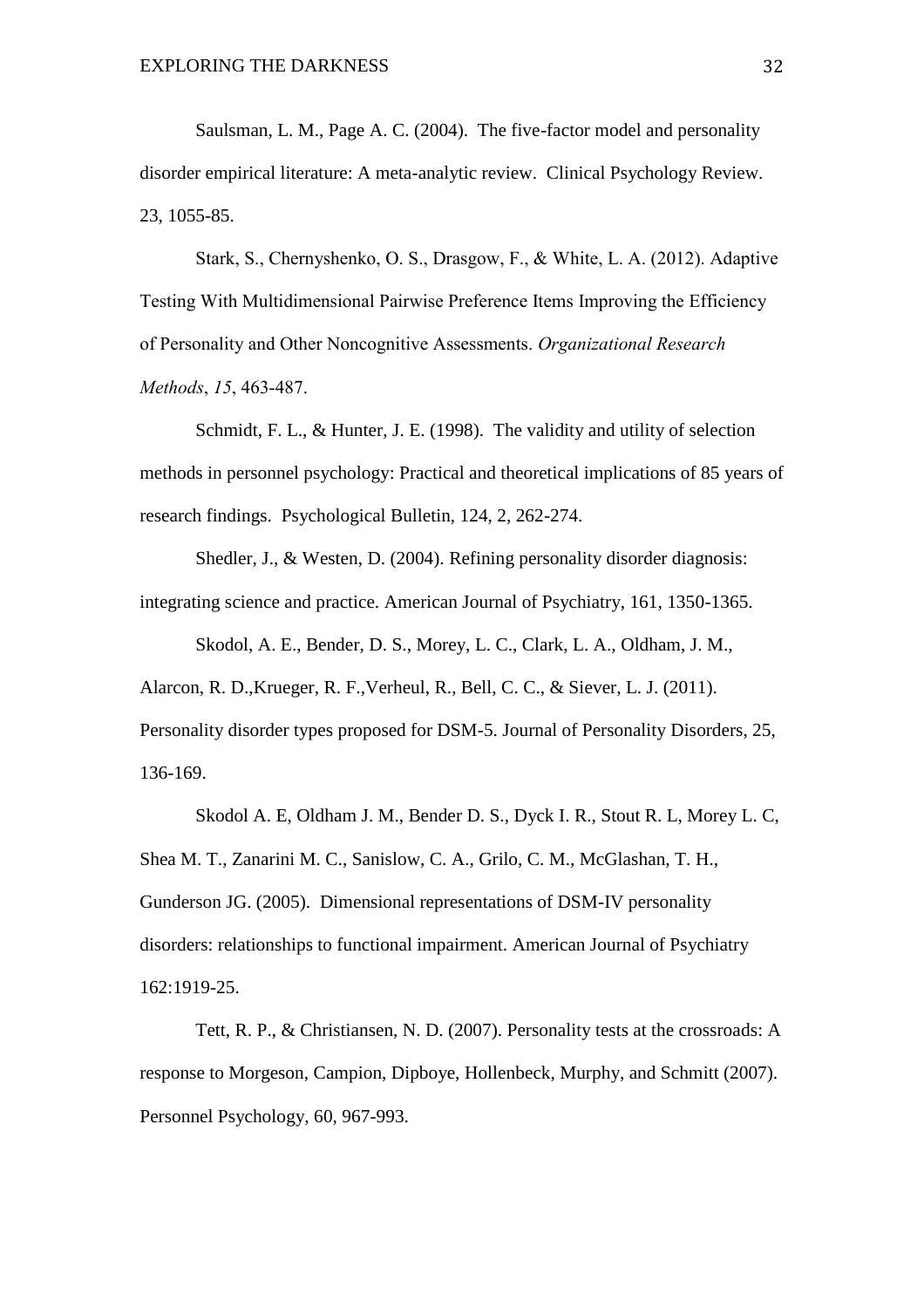Thomas, K. M., Yalch, M. M., Krueger, R. F., Wright, A. G., Markon, K. E., & Hopwood, C. J. (2012). The Convergent Structure of DSM-5 Personality Trait Facets and Five-Factor Model Trait Domains. *Assessment*.

Tromp, N. B. Koot, H. M. (2010). Dimensions of normal and abnormal personality: Elucidating DSM-IV personality disorder symptoms in adolescents. Journal of Personality 78, 839-864.

Trull, T. J., & Durrett, C. (2005). Categorical and dimensional models of personality disorders. Annual Review of Clinical Psychology, 1, 355-380.

Widiger, T. A., Lynam, D. R., Miller, J. D., & Oltmanns, T. F. (2013). Measures to assess maladaptive variants of the Five-factor model. Journal of Personality Assessment, 94, 450-455.

Widiger, T.A., & Simonsen, E. (2005). Alternative dimensional models of personality disorder: Finding a common ground. Journal of Personality Disorders, 19, 110-130.

Willie, B., De Fruyt, F., & De Clercq, B. (in press). Expanding and reconceptualizing aberrant personality at work: Validity of Five-Factor Model aberrant personality tendencies to predict career outcomes. Personnel Psychology*.*  Advanced online article DOI: 10.1111/peps.12016

Wright, A. G., Thomas, K. M., Hopwood, C. J., Markon, K. E., Pincus, A. L., Krueger, R. F. (2012). The hierarchical structure of DSM-5 pathological personality traits. Journal of Abnormal Psychology, 121, 951-957.

Wright, A. G. (2011). Qualitative and quantitative distinctions in personality disorder. Journal of personality assessment, 93, 370-379.